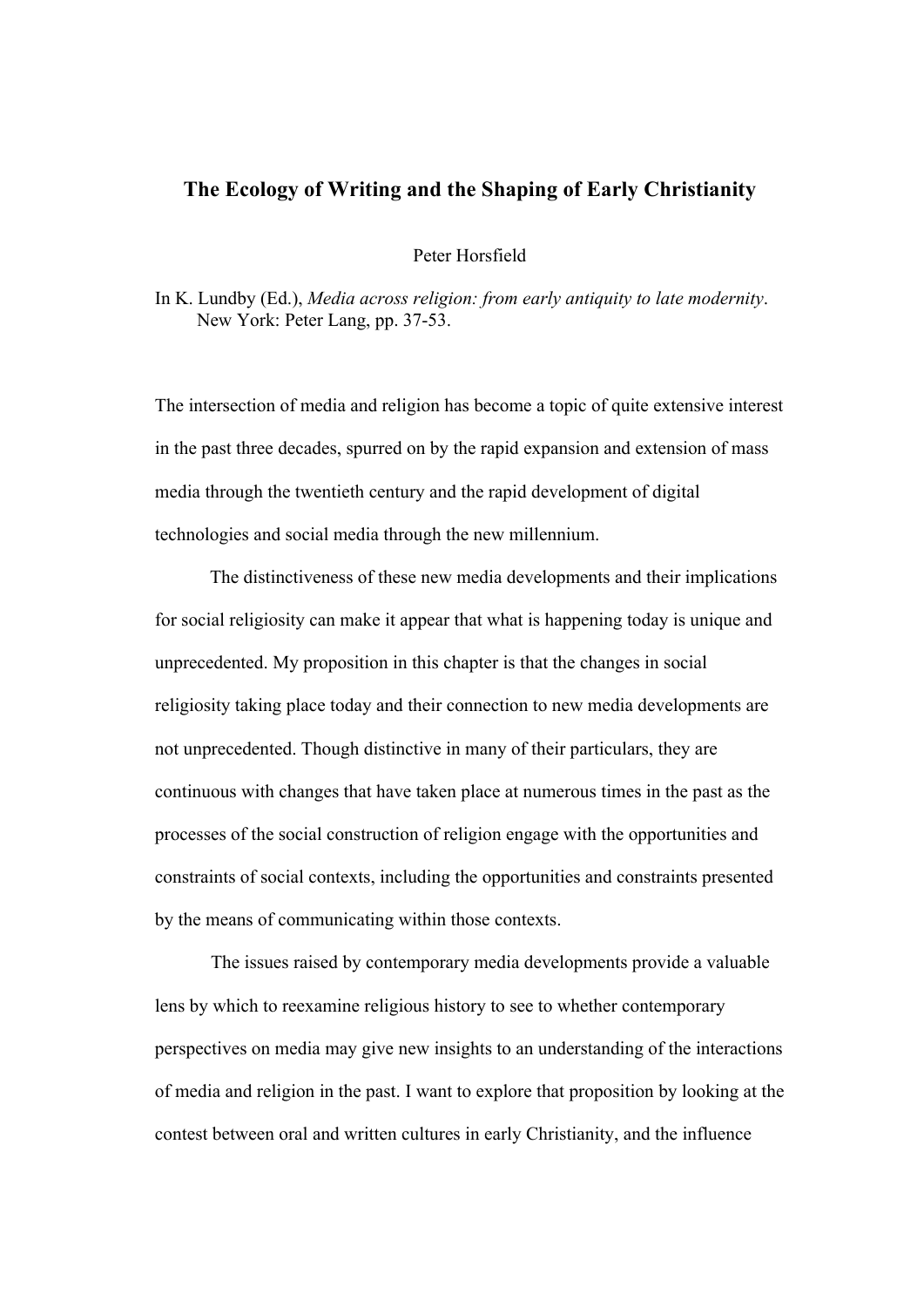these contests had in the subsequent development of Christianity as we know it today.

#### **The Media Culture of Early Christianity**

From its beginnings Christianity has been an oral-literate movement. How those two cultural media forms—the oral and the written—have manifested themselves and their relative influence in the development of Christianity, however, has varied from time to time and from place to place. At the inception of Christianity, the relative proportions of the two were quite marked, with an estimated 95% of the first Christians being illiterate (Crossan, 1998). As critical theorists such as Bourdieu (1977) and Foucault (1972) have argued, language itself, the appropriate uses of spoken and written language and how they are integrated, are matters of social, political, and religious importance. There is evidence to indicate that the implications of these differences in language cultures and practices were the cause of significant debate and contention within early Christianity.

The roots of this contention are linked to Jesus himself and the high position he holds within the religion that bears his name. Jesus was strongly oral in his communication practices. Though the more common assumption and argument is that Jesus was also literate (see, for example, Borg, 1987), Crossan (1994) presents a strong argument that Jesus was illiterate and that his illiteracy was an important factor not only in his communication style but also in his self-concept and the political nature of his mission. A major theme in his religious message was the plight of the exploited, largely illiterate rural poor in Palestine—Jesus's own class. Whether he was illiterate or not, his communication style reflects strongly the characteristics of oral discourse and oral cultural practice that affirmed and validated the culture of the population to whom his message was addressed.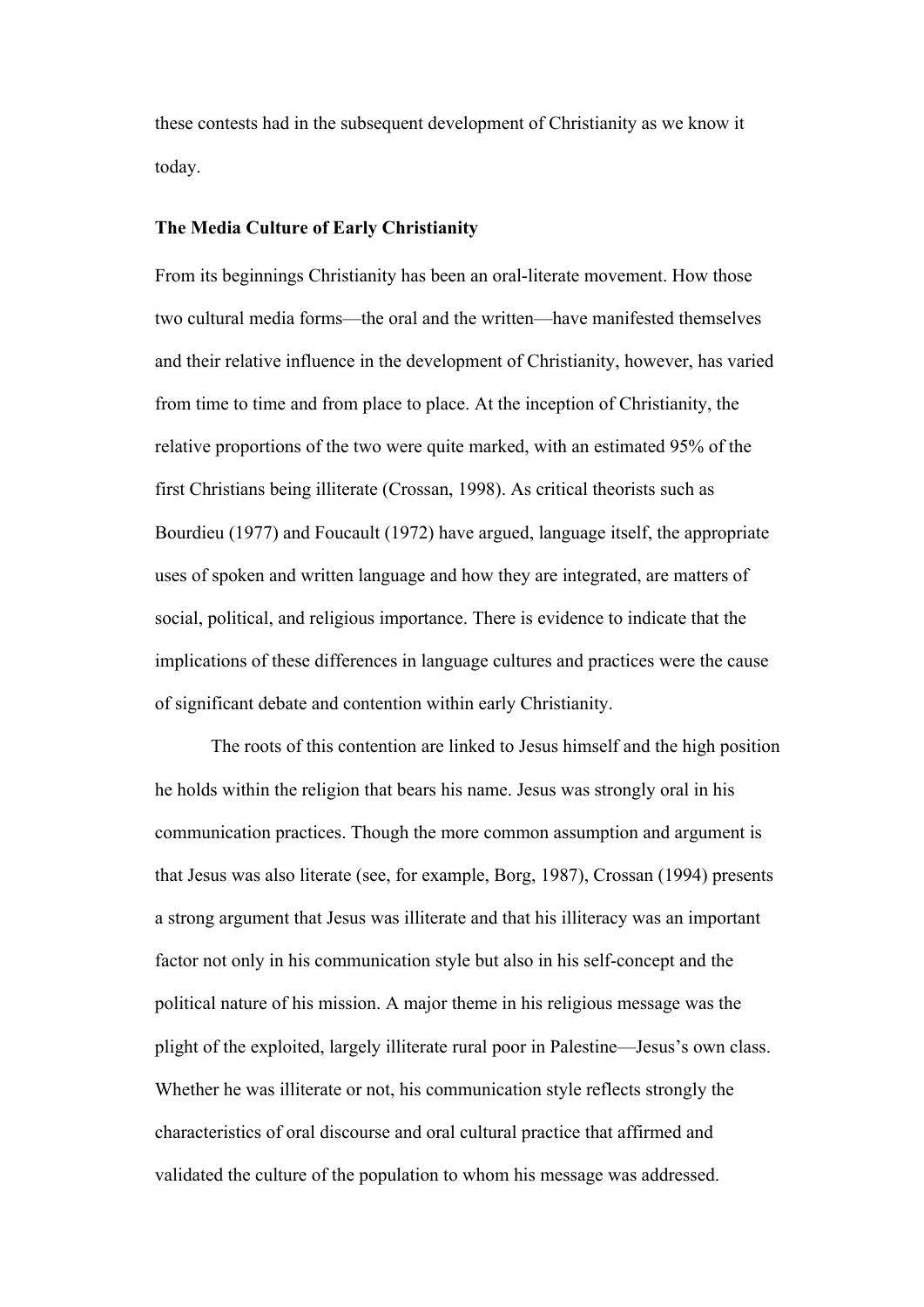Oral patterns were dominant in the earliest communication of his first followers as well. The imperative in their communication wasn't a written *literal* one, it was performed oral *rhetoric*. In continuity with Jesus's religious vision and public practice, the followers spoke boldly, performed miracles, argued with the powers that be, spoke of God coming to them in dreams and visions, spoke in tongues, healed the sick, adapted the sayings of Jesus, and even invented new sayings of Jesus to convince and win people over to what they saw as a new reality.

From the beginning, possibly even while Jesus was alive, people who could write also wrote down things he said and accounts of things that happened. Though in the earliest stages writing was subordinate in what was a strongly oral speech movement, as the Jesus movement spread and grew and as more educated people joined the movement, the amount and use of written material grew. By the end of the first century, even though the vast majority of Christians still were illiterate, there was an extensive circulation of Christian writings taking place: letters, apocalyptic writings, defenses of the faith, manuals of practice, martyr stories, gospels, and even fiction. Alfred Burns (1989) proposes that of gospels alone there were likely hundreds of different types and ascribed to various apostles.

### **Clement and the Defense of Writing**

The relationship between the oral and written in the early formation of the Christian tradition has been the subject of a good deal of scholarly exploration and discussion. Much of the focus has been on the transition of oral traditions into the written record. More recently, scholars have begun to investigate differences between the oral and written traditions within early Christianity not just in content but also in their conceptualization of the nature of the faith and their hermeneutical methods for building meaning in communication with their audiences (see, for example,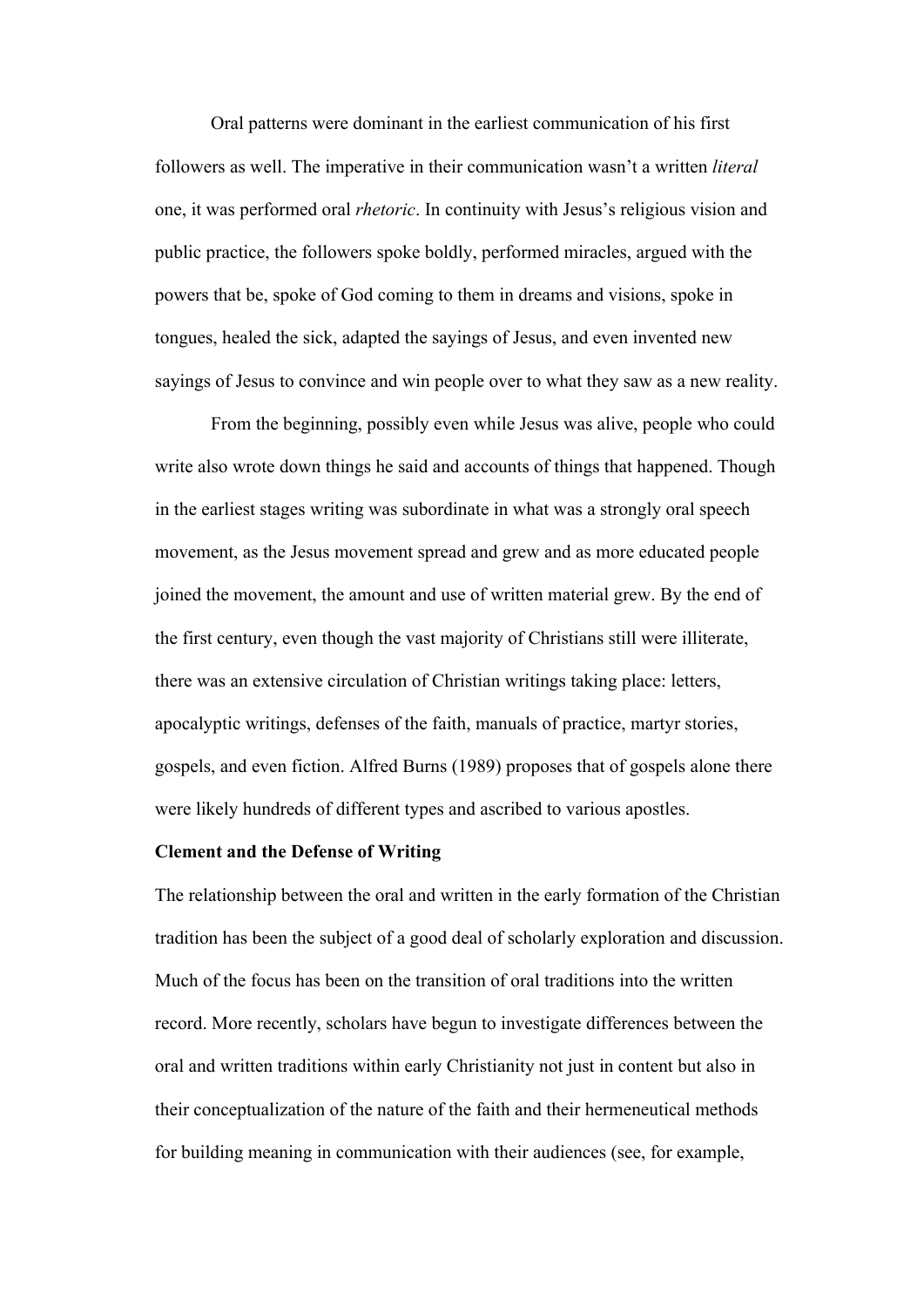Kelber, 1997; White, 2004). Sawicki (1994) proposes that evidence of these conflicts can be seen even in some of the early writings and gospels.

Concerns about the adaptation of writing in the development of the young faith were strong in the end of the second century. The influential Christian teacher and writer Clement of Alexandria felt it important to explain and justify why as a Christian teacher he was writing. The issues identified in his *Stromata* provide a valuable insight into perennial issues arising in the relationship between media, media change, and the character of religious faith and identity. Clement, or Titus Flavius Clemens, was born of wealthy pagan parents around 155 and had extensive philosophical training in the Hellenistic traditions before converting to Christianity. He became the head of the Catechetical School in Alexandria, a major imperial center, where he died in 215. Clement's significance and the significance of his writings lie in going beyond a conceptual defense of Christianity to developing a systematic explication of Christianity into the intellectually and culturally influential Platonist framework of his time. He was a significant figure in the development of Christian literature.

The *Stromata* falls within a particular genre of writing, a collection of writings on particular themes. In the first chapter, Clement addresses what appears to be a series of concerns and objections to his writing down Christian teachings, concerns that were apparently of sufficient importance that he felt the need to address them explicitly.

*Book I Chapter I.—Preface—The Author's Object—The Utility of Written Compositions.* 

. . . that you may read them under your hand, and may be able to preserve them. Whether written compositions are not to be left behind at all; or if they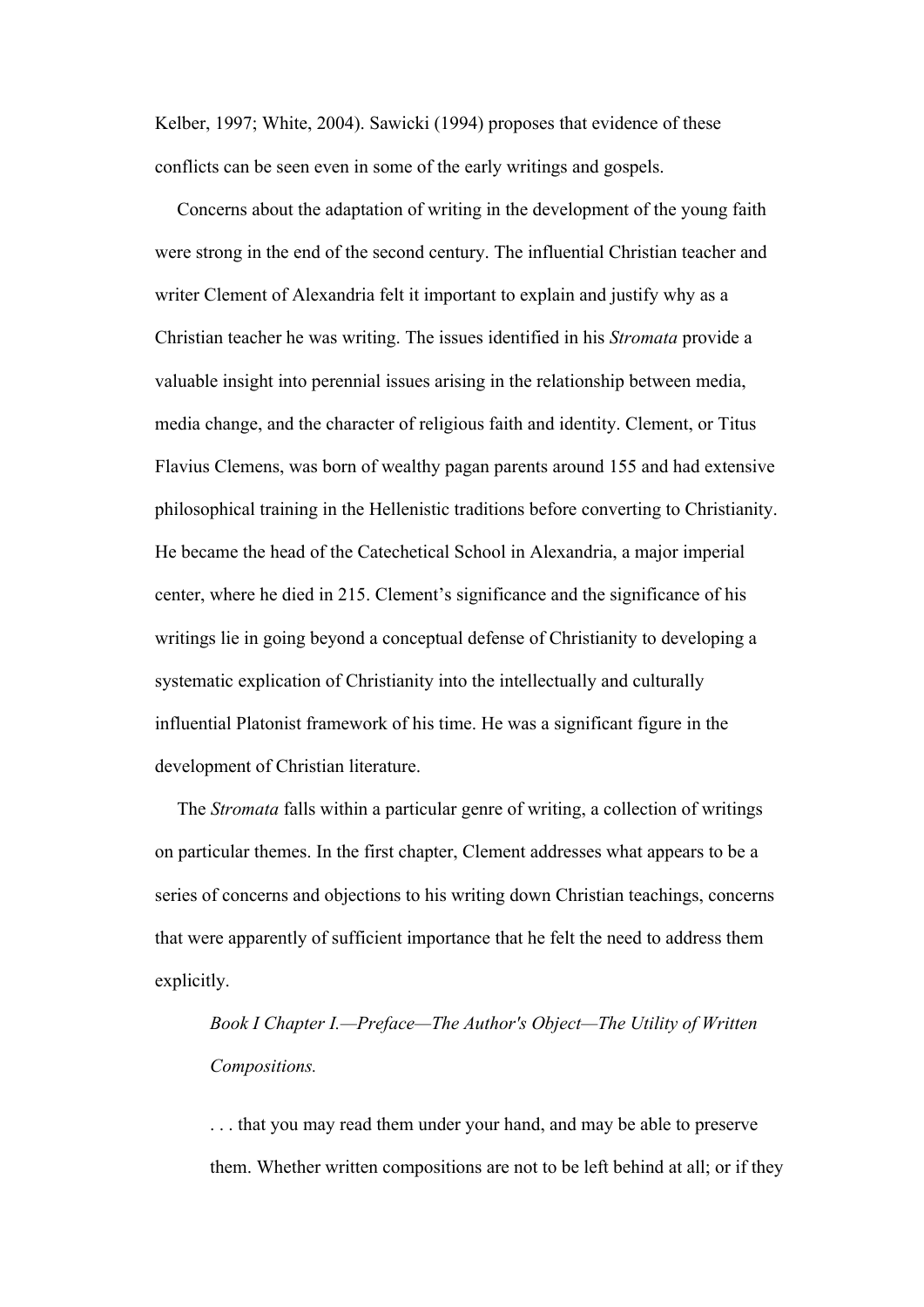are, by whom? And if the former, what need there is for written compositions? and if the latter, is the composition of them to be assigned to earnest men, or the opposite? It were certainly ridiculous for one to disapprove of the writing of earnest men, and approve of those, who are not such, engaging in the work of composition. (Clement of Alexandria, c. 198)

What is of interest for this particular study is that the concerns identified by Clement parallel significant concerns that are raised within Christianity whenever a significant remediation of the religion occurs. This suggests that the questions about mass and electronic media in our present time are not exclusively modern questions. They are questions rather of how a religion is related to that religion's identity and practice. From his analysis of the chapter, Osborn (1959) identifies four major concerns that Clement was addressing. Osborn's analysis was primarily on the theological aspects of these (see also Fiskå Hägg, 2006; Kimber Buell, 1999). From a communication perspective the concerns identified provide an insight into the impacts being felt of the growing adaptation of writing into what were previously dominantly oral activities.

One was the perception that the living voice was seen as the best medium for the communication of Christian truth. "The writing of these memoranda of mine, I well know, is weak when compared with that spirit, full of grace, which I was privileged to hear" (Clement of Alexandria, c.198, Chapter I). In a movement that was dominantly illiterate and where the spread of the faith had been achieved through effective oral communication, it was difficult for many to perceive how a faith whose emphasis was on a personal relationship with God could be effectively communicated in any way other than through the lives and voices of living people. The Christian Papias reflected similarly when he wrote around the year 150, "For I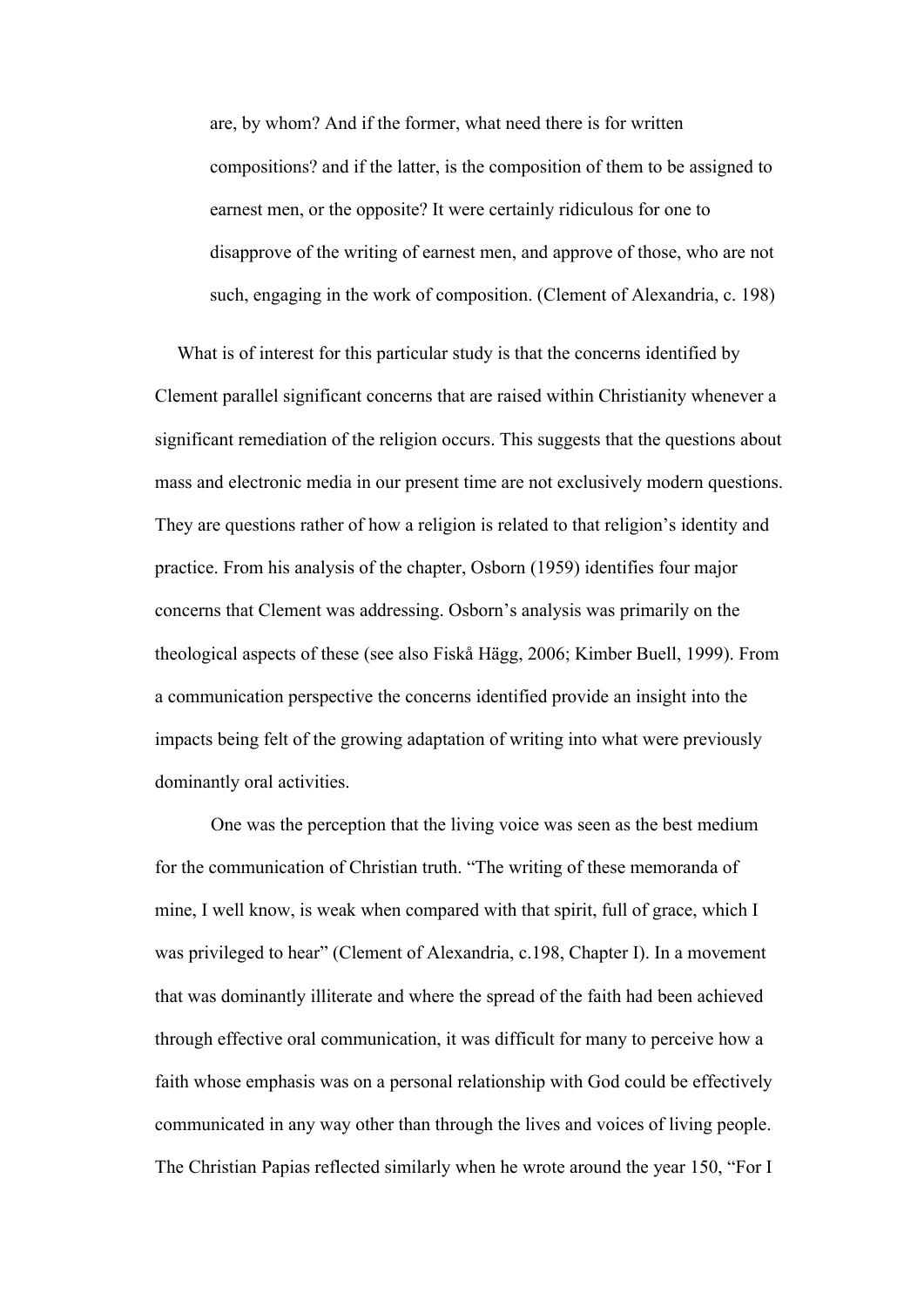did not think that what was to be gotten from the books would profit me as much as what came from the living and abiding voice" (Eusebius, *Ecclesiastical History,* iii. 39:3,4). If communication of faith was separated from the interpersonal situation and put into a depersonalized medium such as writing, would it change the personal character of the faith?

A second concern was that writings were seen as public documents and to commit Christian teachings to writing was to be indiscriminate in who Christian teachings were given to, running the risk of their being misunderstood or even misused. This reflects a critique of writing by Socrates, of whom Clement would be well aware from his Hellenistic education:

And once a thing is put in writing, the composition, whatever it may be, drifts all over the place, getting into the hands not only of those who understand it, but equally of those who have no business with it; it doesn't know how to address the right people, and not address the wrong. (qtd. in Hackforth, 1952, XXV:274B)

For many Christians, speaking and teaching face to face had been the dominant mode of teaching within the religion since its beginnings and provided a much more controlled situation for how Christian truths were to be preserved and passed on.

A third concern identified by Osborn (1959) centered on the question of inspiration and its place in judging the truth of a statement. In a face-to-face oral situation, it was possible for everyone present to read the person's body and reach a judgment about whether that person was "inspired" with the spirit of God or not and therefore whether the message was true in a personal sense. The oral prophets and evangelists of Christianity argued the truth of their message on this sort of embodied communication. The question arose, How can one tell if a writer was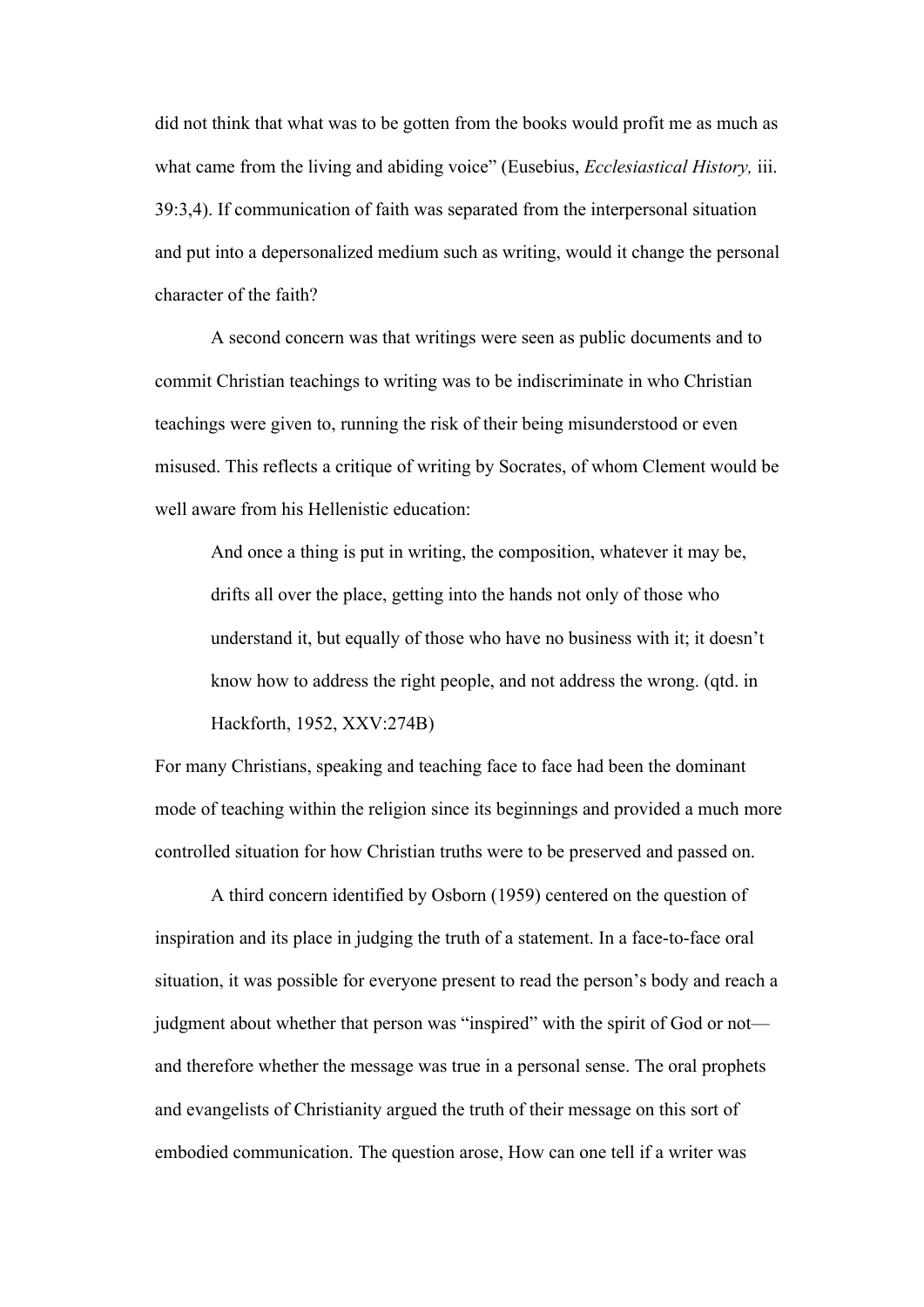inspired if you couldn't see the writer? How could a person, particularly one who was illiterate, judge accurately that writings on one parchment were inspired but another set of writings weren't? Literacy has developed quite refined skills to discern differences in types of writing through nuances of grammatical structure, word selection and use, logical reasoning, cadence, and literary flow. The threat felt by illiterate Christians was they didn't have those skills and as a result were potentially being disenfranchised within the faith.

The fourth was that the heretics were seen to be using clever writing to mislead and corrupt people, and true faith should be kept separate from that heresy, not only in content but also in form. If Christian truth and heretical error were reproduced in the same medium, how would people be able to distinguish one from the other? Wouldn't encouraging people to read Christian writings also run the risk of having them read heretical ones?

Underlying each of these is a perception that the apparently simple act of remediation of the faith carried with it the potential of changing the faith culturally and in the process disenfranchising the majority of Christians who were illiterate. In line with Bourdieu's (1977) analysis of the power dynamics inherent in linguistic constructions, once Christian writings were written down only those who could read and write would have full participation in teaching roles and in the formation and transmission of Christian truths. Illiterate or orally based Christians could see that if Christian leadership required literacy, their authority and the contribution they could make to leadership would be diminished.

This media shift also raised important questions and a potential shift in the nature of Christian identity. One of the important characteristics of the early Christian movement was its attachment to the person of Jesus, the beloved teacher.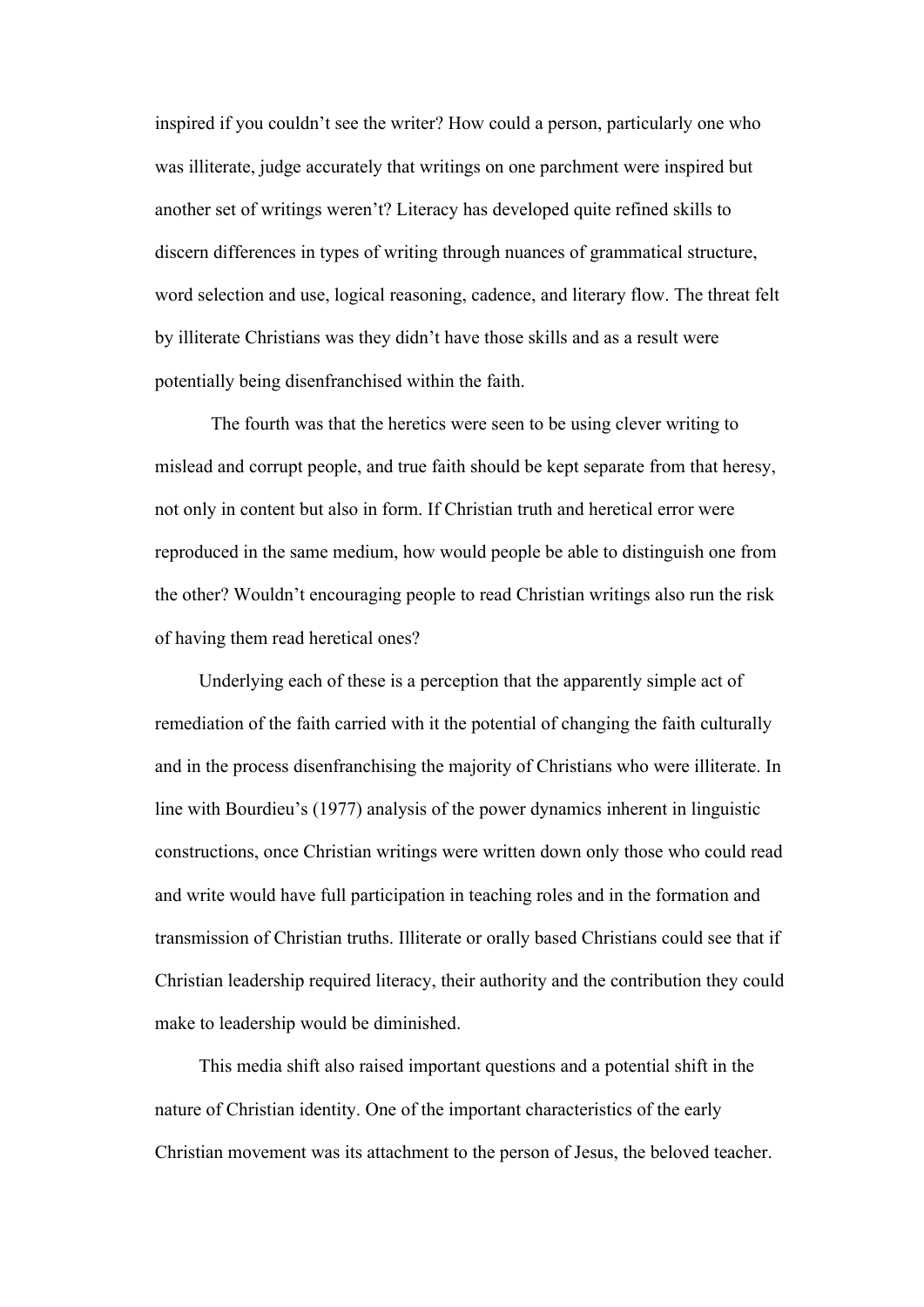Stories were told about his identification with the outcast, his Aramaic style of story telling, his down-to-earth parable-based theology, and his charismatic engagement with people (White, 2004, pp. 122–125). Jesus was possibly illiterate, he chose mostly illiterate people to be his followers, his message was accessible to everybody whether they could read or not, he didn't write and obviously didn't need to write. Why should his followers? Would adopting a medium of communication that is accessible only to a minority of people lose this identification of the faith with the character of Jesus?

Clement responds to each of these concerns, not denying them but instead giving what we today consider to be valid arguments for adopting a useful medium. He counters the concerns by positioning writing as a complement, not a substitute, to the oral communication of faith: "If, then, both proclaim the Word—the one by writing, the other by speech—are not both then to be approved?" (Clement of Alexandria, c.198, Chapter I). He also identifies a number of distinct advantages that writing brings: it preserves the tradition from being forgotten and plants seeds in people's minds that can be brought to fruition by others. It can also counter the heretics in their own medium.

> It were certainly ridiculous for one to disapprove of the writing of earnest men, and approve of those, who are not such, engaging in the work of composition. (The heretics) are to be allowed to write in their own shameful manner. But he who proclaims the truth is to be prevented from leaving behind him what is to benefit posterity. (Clement of Alexandria, c.198, Chapter I)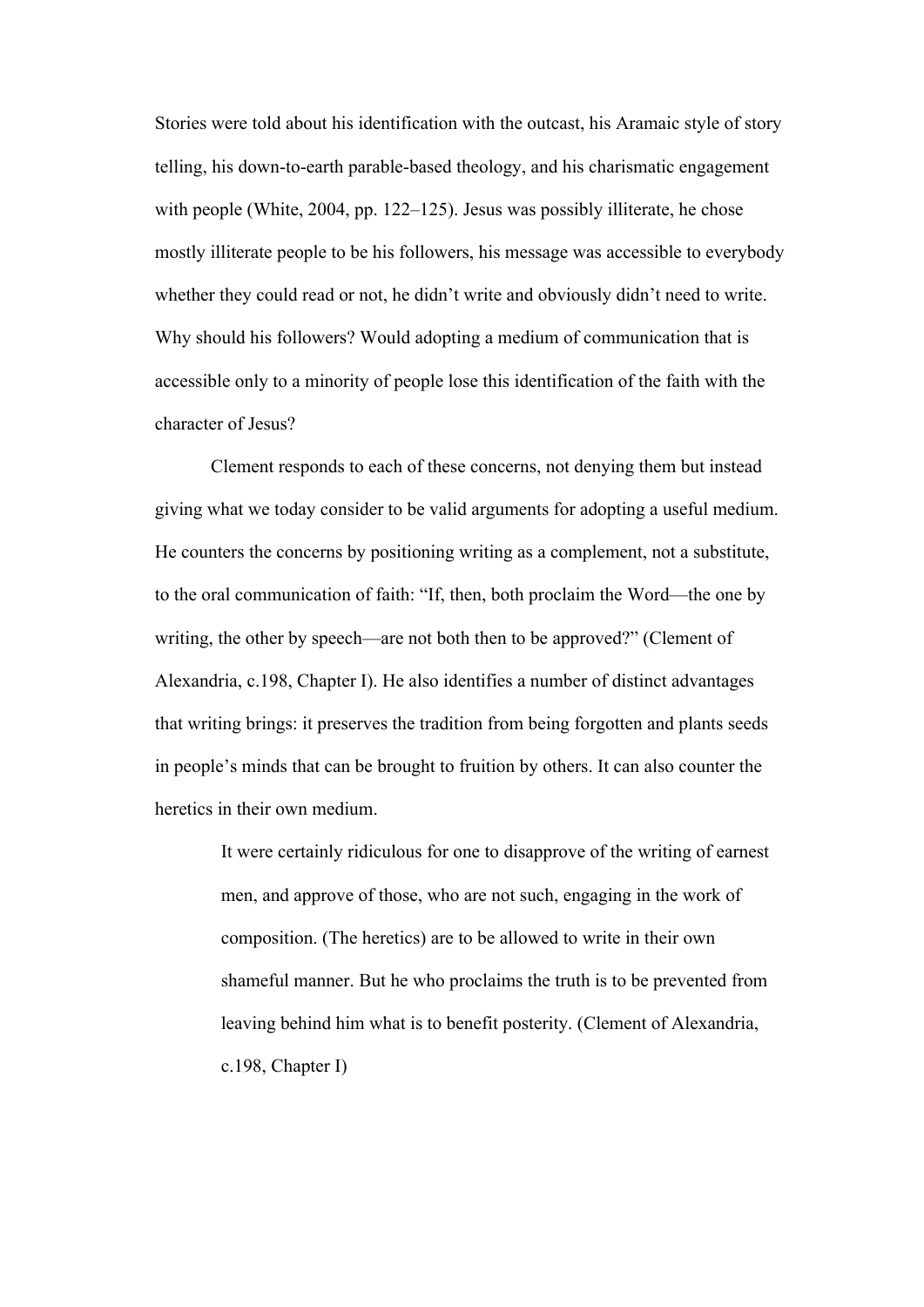Clement even suggests that writing can help Christian teachers avoid flattery, because their audience is not present before them. "He who speaks by writings escapes the reproach of mercenary motives" (Chapter I).

This particular incident from the third century illustrates a number of important aspects of the discussions about media and religion. Shifts in media that take place within the wider culture do not necessarily introduce something new into a religion that wasn't there before. Media changes frequently tap into and become part of differences and political struggles already underway within the religion, privileging one party over another or making overt something that is already latent. Clement's incident also highlights that changes in the mediation of religious faith have implications for the culture and identity of the faith that need to be negotiated.

## **The Consequences of the Widespread Christian Adaptation of Writing**

Clement did not invent this argument within Christianity, and his defense of writing was certainly not the last word on it. But as Christianity developed and spread, writing grew in use and importance, to the extent that in time it became almost essential for every Christian congregation to have someone in the congregation who could write, read, and interpret the scriptures, letters, and other writings. A formal position of *lector* or reader in a congregation is first mentioned by Justin Martyr around the year 160, and being a lector soon became an important step on the path to a place within the hierarchy of leadership in Catholic churches.

To understand the contribution that the media differences of writing had in the development of Christianity in its early centuries, it is necessary first to deconstruct the hegemony that has been built of what Christianity is. It is common in Christian theological thought to recognize a basic identifiable body of thought and practice as orthodox or "The Apostolic Tradition." Tanner (1997) provides an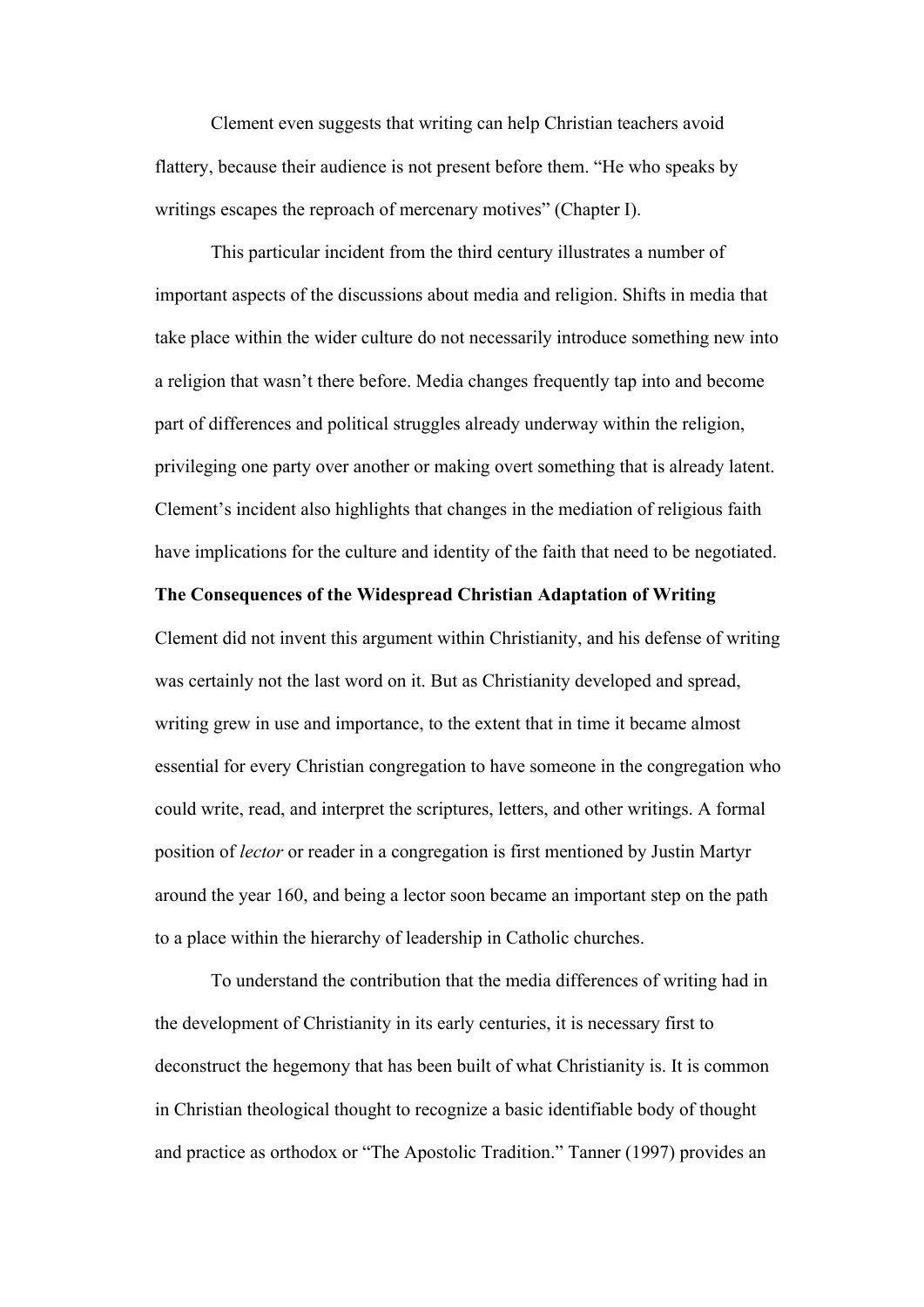extensive critique of such a singular view. Questioning that hegemonic view is necessary also if we are to engage adequately with the diversity of Christian opinions that existed in those first centuries and the power struggles and the factors that contributed to the dominance of one of those opinions over the others. Hatch (1957) advocated the need to recognize a variety of "Christianities" in the religion's first centuries:

If we were to trust the histories that are commonly current, we should believe that there was from the first a body of doctrine of which certain writers were the recognized exponents; and that outside this body of doctrine there was only the play of more or less insignificant opinions, like a fitful guerilla warfare on the flanks of a great army. Whereas what we find on examining the evidence is, that out of a mass of opinions which for a long time fought as equals upon equal ground, there was formed a vast alliance which was strong enough to shake off the extremes of at once conservatism and speculation. (pp. 10–11)

By the end of the second century, Christianity was a diverse movement with a variety of streams or traditions, all of which adapted the original Jewish prophetic message of Jesus to different cultural and philosophical contexts in different ways. Among what Hatch (1957) referred to as "a mass of opinions which for a long time fought as equals upon equal ground" were streams such as Jewish Christianity, which continued to see Jesus within Jewish terms as the predicted Messiah but not the Son of God; Gnostic Christianity, which aligned the Jesus tradition with the wider dualistic philosophical and religious movements of Gnosticism with a strong aescetic emphasis; Marcionism, which saw the god of the Jewish scriptures and the god of Jesus as different gods; Montanism, which was a largely oral, charismatic,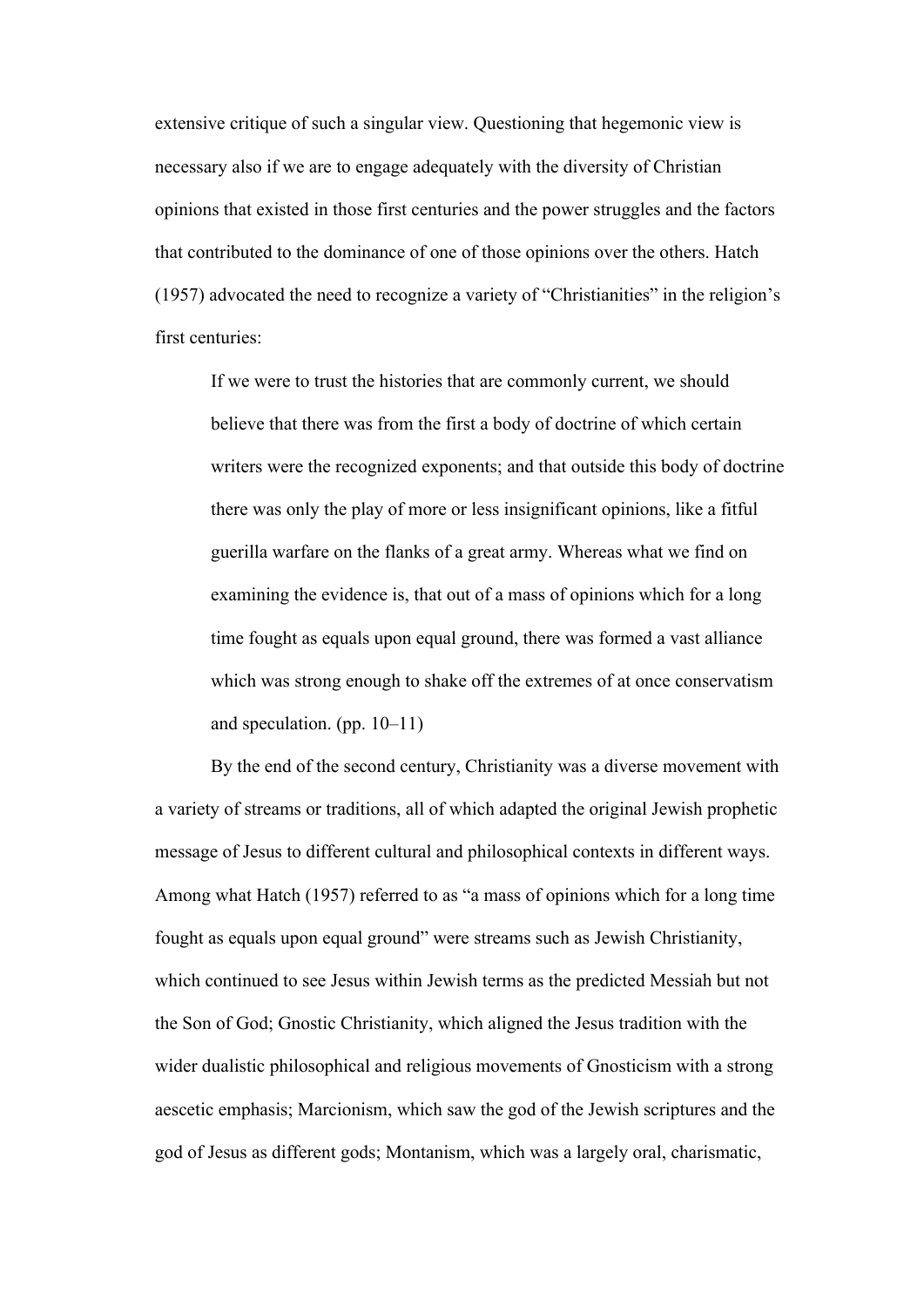prophetic, apocalyptic movement lead by two women; and Logos Christianity, which aligned Jesus with Hellenistic culture through the philosophical concept of the Logos within hierarchically structured communities.

Out of this diversity, by the middle of the fourth century the Logos Christianity stream, or what I am calling the Catholic-Orthodox Party, had become dominant, even though it was only one of various cultural adaptations that had been made of the original narrative of Jesus. It was helped in its dominance by the Roman Emperor Constantine, who saw in the Catholic-Orthodox Party's literate male leadership, cultural alignments, and centralized organizational structures a valuable religious tool in his political agenda of unifying and stabilizing the Empire. Constantine strengthened these political utilities by narrowing and standardizing Christianity within the Catholic-Orthodox model. He called, funded, and oversaw a church council (Nicaea, 325) to resolve ongoing doctrinal differences. He funded an extensive building program of new Catholic-Orthodox churches in key imperial centers and endowed the churches with wealth and lands to support their clergy and ensure their ongoing upkeep (Cameron, 2006, pp. 546–547). He commissioned 50 elaborately produced copies of a set of scriptural writings in line with Catholic-Orthodox thought to standardize the core documents (Herklots, 1994).

The result was that by the middle of the fourth century the Catholic-Orthodox Party version of Christianity was politically enforced by the Emperor as the only true version of Christianity, even though, it could be argued, some of the key tenets of the Catholic-Orthodox Party position were significantly different from the religious vision originally posed by Jesus. In place of the inclusive communal authority advocated by Jesus, authority became hierarchically vested in male priests at the local level under a male bishop or overseer at a regional level. The Jewish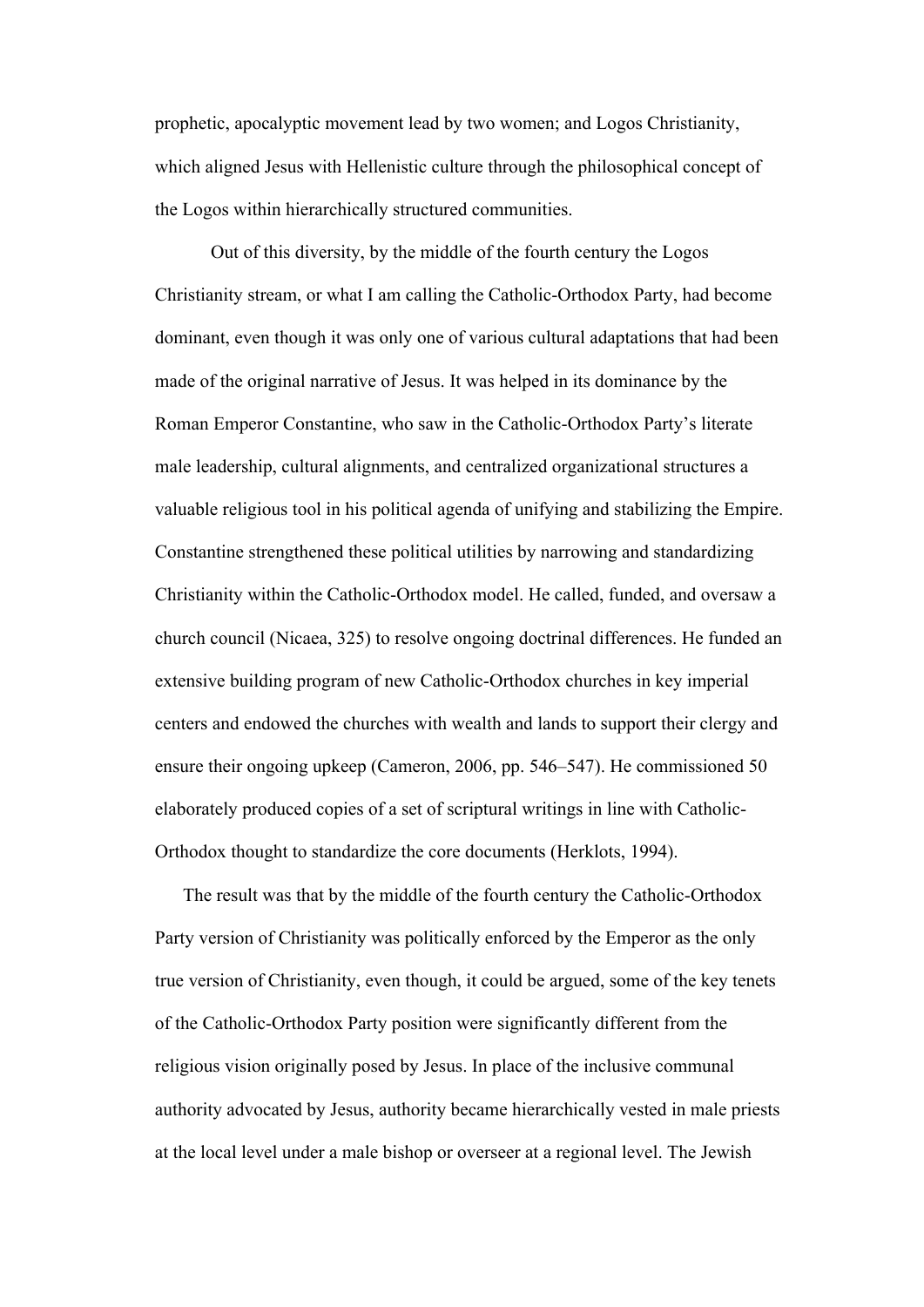monotheistic theological framework of Jesus was elaborated into a Hellenistic Trinitarian one. A direct human relationship with God espoused by Jesus was reconstructed theologically and ritually as an inter-mediated relationship in which divine salvation and forgiveness was dispensed only by the hierarchy of the Catholic-Orthodox Party.

Work on social movements identifies the processes of framing, or the construction of shared meanings for collective understanding and action as important elements in how social movements develop within themselves and in relation to their wider environment. Benford and Snow (2000) see this "reality construction work" as being "embroiled in the politics of signification," whereby different contenders for influence within the movement draw on extant and innovative "meanings, beliefs, ideologies, practices, values, myths, narratives and the like" to impose their cultural position and collective actions as definitive of the movement's identity (pp. 625, 629).

Communication scholars such as Ong (1982, 1985), Innis (1950), Goody (1987), and Finnegan (1988) have been foremost in identifying the character of the media factors of orality and literacy in the construction of cultures, patterns of consciousness, and social organization. While there has been significant analysis of the theological factors involved in the early development of Christianity, little has been done on the role of media in this formative early period. The contention explored in this study is that the widespread adoption of writing by the Catholic-Orthodox Party and its growing importance to the identity and spread of the religion was a significant factor in how Christianity developed and a key element in the narrowing of the diversity of Christianity in its first centuries to be synonymous with just one of its expressions. Understanding the broad role that writing played in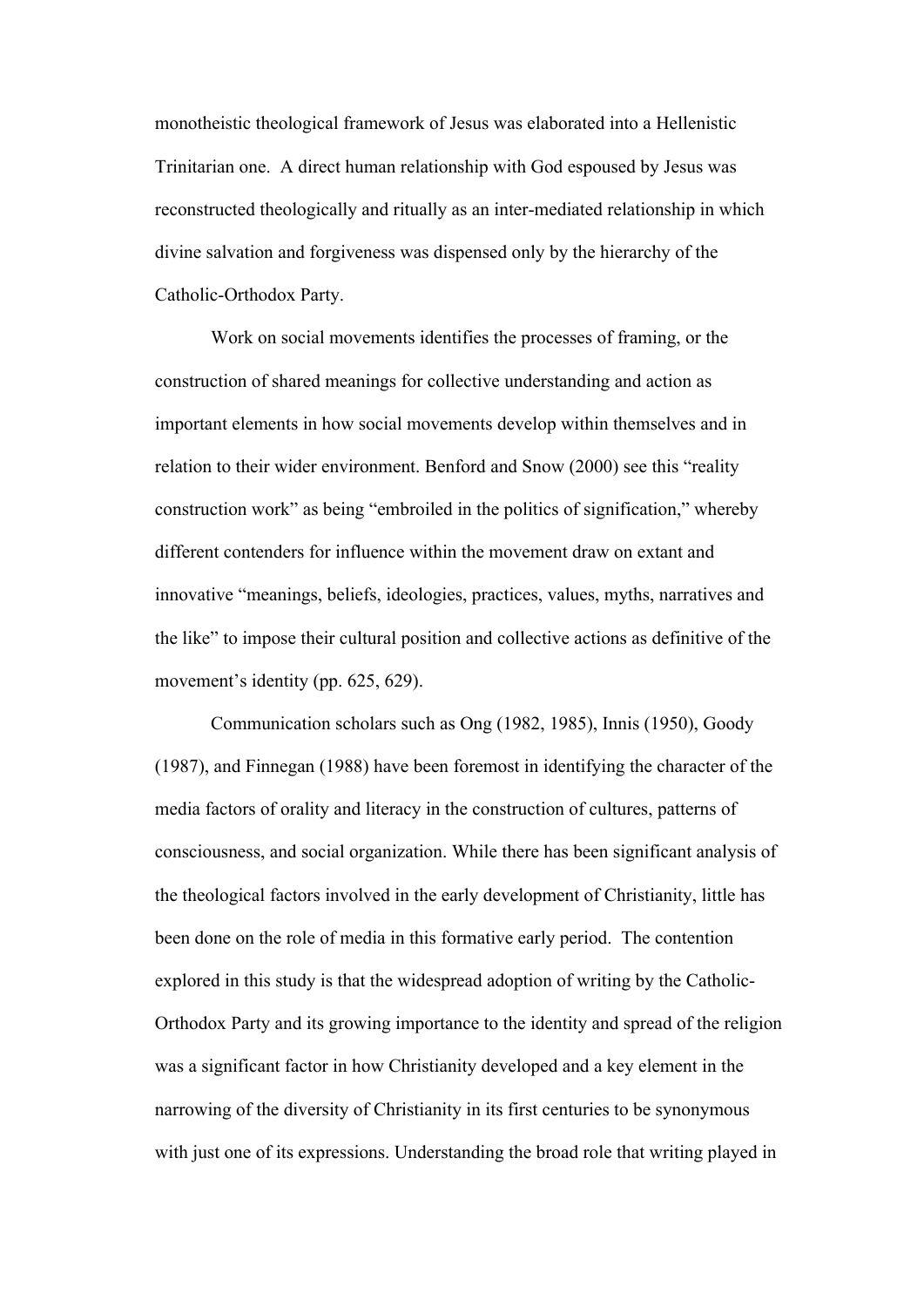this provides a valuable perspective on how media and religion in general interact with each other

A number of elements can be identified in the creation of this Christian hegemony.

#### **1. The Repositioning of Christianity Culturally**

Because Christians did not become involved in literacy education until well into the third century, those Christians who were literate in this early period tended to have received their education within the Greco-Roman educational system *before* they became Christians (Gamble, 1995). They were therefore more likely than most other Christians to be members of the middle or upper classes, a social capital that moved them more quickly into positions of religious leadership. As part of this social capital they brought with them familiarity with and appreciation for Greco-Roman values, Roman political processes, the cultural interests of the literate classes, and knowledge of and familiarity with the powerful communication systems of the Empire (Bourdieu, 1977).

This repositioning of Christianity into Roman literate culture involved not just administrative uses of writing but also the creation of a parallel Christian literate culture designed to pitch Christianity to this powerful political class (Mitchell, 2006). Part of the recommendation of Christianity to this literate class, where antiquity was a valued quality, was the construction of Christianity as an "old" religion. Indicative of this is Eusebius's influential *Ecclesiastical History*  (early fourth century)*,* which begins the history of Christianity not with Jesus but with the beginning of time.

The widespread recognition of the importance that Christian literature played in its wider cultural positioning is reflected in the Emperor Diocletian,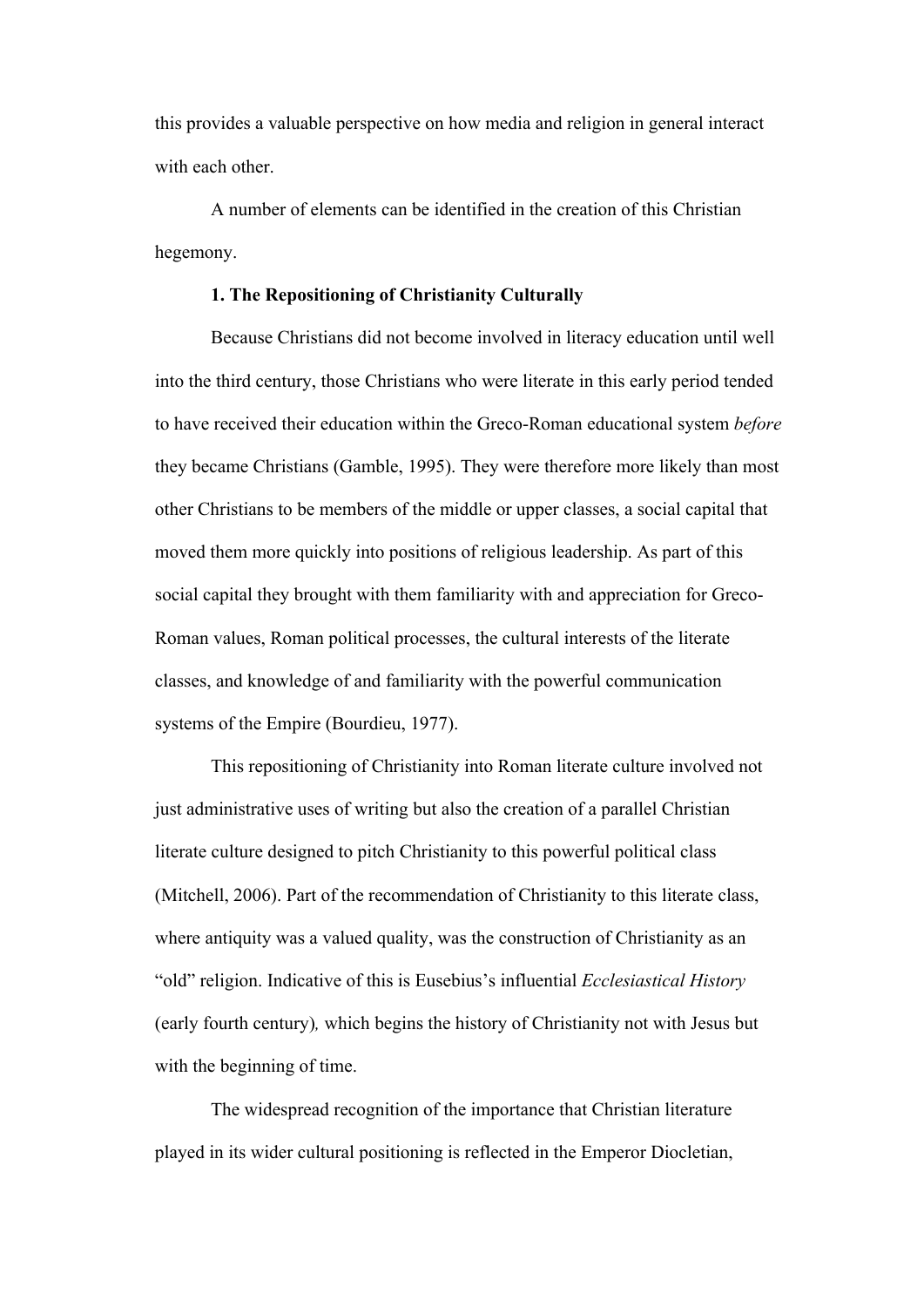during a period of persecution of Christians, issuing a decree that Christians hand over all their texts to be burned. Diocletian's successor, Maximus Daia, saw Christian writings as sufficiently influential that he composed a counter-literature, *The Memoirs of Pilate and the Savior,* and instructed that it be taught to school children for their memorization (Mitchell, 2006).

## **2. Enlistment of the Literate-Educated into Catholic Leadership**

The centralized, empire-wide organizational structure and increasingly complex theology of Catholic-Orthodox Christianity required literate, experienced people to lead it. Though the other streams of Christianity also had literate people within their leadership, the Catholic-Orthodox Party actively promoted the literate class into church leadership. Cyprian, addressed in more detail below, is one example of this. Similarly Ambrose, a highly educated and ranked Roman civil leader, when governor of Milan was called in to mediate a church dispute over appointment of a new bishop and was appointed as bishop himself, even though he wasn't baptized. It is not coincidental that the people now recognized as the "Fathers of the Church" were all writers and literate in writing before they became **Christians** 

# **3. Effective Utilization of the Systems and Political Advantages of Writing**

The Roman Empire had in place a strong, fast, and effective empire-wide infrastructure of communication to support political, military, cultural, and trade activities. The individuals attracted, enlisted, and promoted by the Catholic-Orthodox Party had the necessary knowledge and resources to place and promote Christianity strategically into cultural forms and directions that exploited the media systems of their time. This included skills and familiarity with literate practices and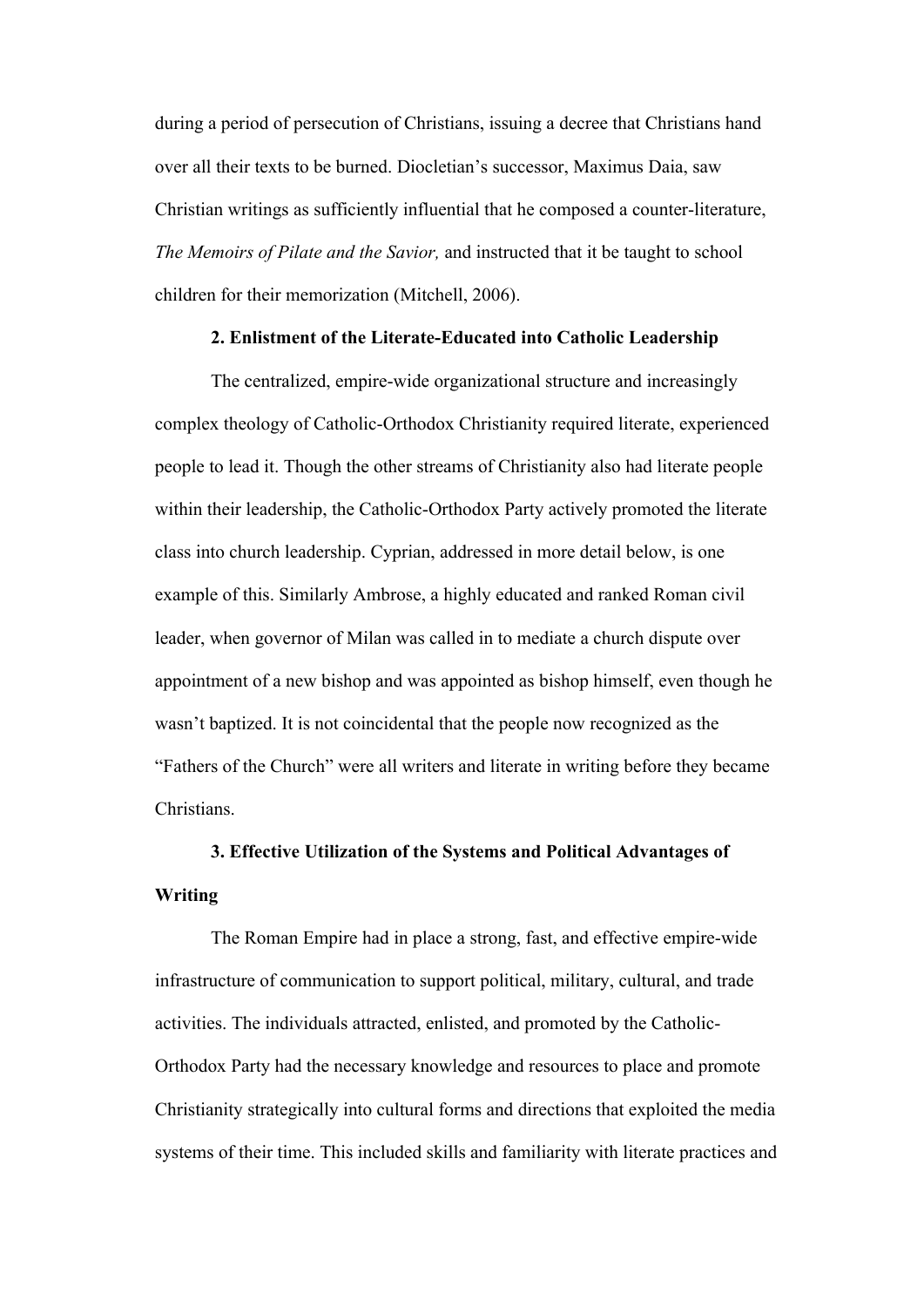protocols; knowledge of how the media systems worked and how to use those systems; the leisure time to write; and the financial resources or networks to procure a regular supply of writing materials, purchase other people's writings, establish and maintain effective libraries and archives, employ people to reproduce what they'd written, and organize and pay for distribution of what they wrote.

Writing provided those who could use it powerful "liberties of action" (Sawhney, 1996) or affordances not available to the illiterate membership of Christianity. Having the social and financial capital to locate oneself within the Imperial communication system made possible a range of social and political connections that weren't available to those Christian leaders whose power, authority, and activities were primarily oral and local. Written media made possible the wider spread and influence of the opinions of literate Christians over others. It gave this small minority within Christianity the ability to network and organize a common opinion against alternative Christian opinions on a regional and empirewide basis. The permanence of written communication over the oral meant that the ideas of Christianity preserved for wider dissemination, later access, and reference were almost exclusively the ideas of the minority literate class who wrote.

Two figures serve as good examples of the extent to which key leaders of the Catholic-Orthodox Party were effective in making writing a significant factor in the shaping of the culture of belief and practice within Christianity.

Origen (c. 182–251) was a pupil of Clement, born into a Christian family in Alexandria but educated fully within a Hellenistic cultural framework. Küng describes Origen as "the only real genius among the church fathers, a man with an insatiable thirst for knowledge, a wide-ranging education and tremendous creative power" (Küng, 1994, p. 163). The focus of Origen's intellectual attention was to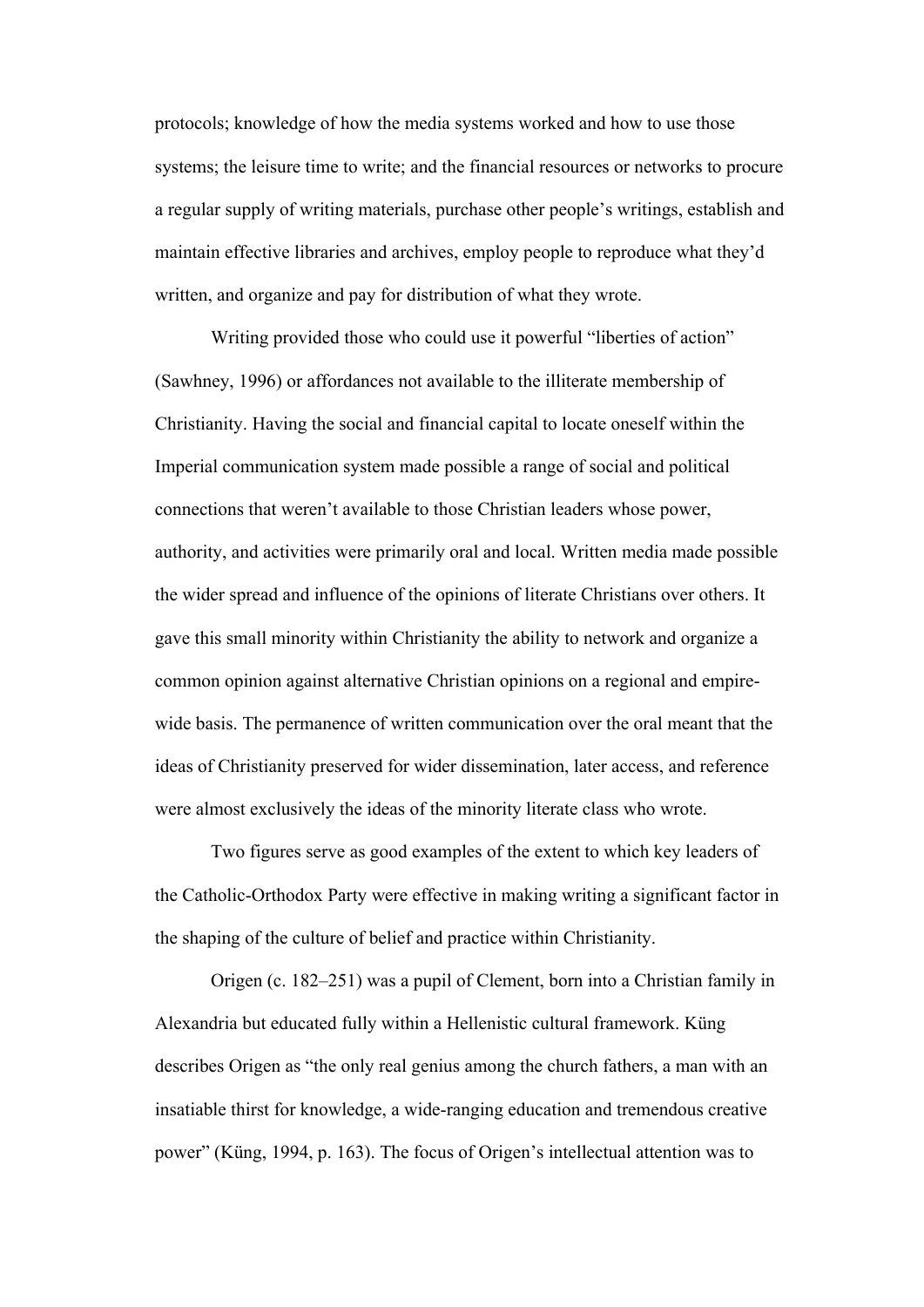arrive at a definitive reconciliation between Christianity and the Hellenistic world. To this end he taught and wrote prodigiously.

Only a fragment of Origen's works remains today, partly because he was a controversial theologian and many of his books were destroyed. Eusebius, who inherited Origen's library, lists more than 2,000 written works**,** though Miller (1994) suggests there may be as many as 6,000. They covered a vast range of topics including a scientific doctrine of the Trinity, the first known systematic theology, writings on the Christian life and critiques of paganism, a theology of asceticism, and extensive biblical works and commentaries. His biblical works included the *Hexapla*, a manuscript of columns setting out side-by-side six versions of the Hebrew scriptures and a system of biblical interpretation that recognized three levels of textual meaning: the somatic or literal sense, the psychic or moral sense, and the allegorical or spiritual sense.

Origen's extensive influence on the philosophical development of Christianity was facilitated by the establishment of what was in effect a media production center, funded by a wealthy patron. Eusebius describes the arrangement in the following way:

Ambrose urged him not only by countless verbal exhortations and incentives but also by furnishing abundant means. For, as he dictated, he had at hand more than seven shorthand writers, who relieved one another at appointed times, and copyists no fewer in number, as well as girls trained in beautiful penmanship. For all these Ambrose provided the necessary means in abundance. (Pamphilius, 1890, VI.23)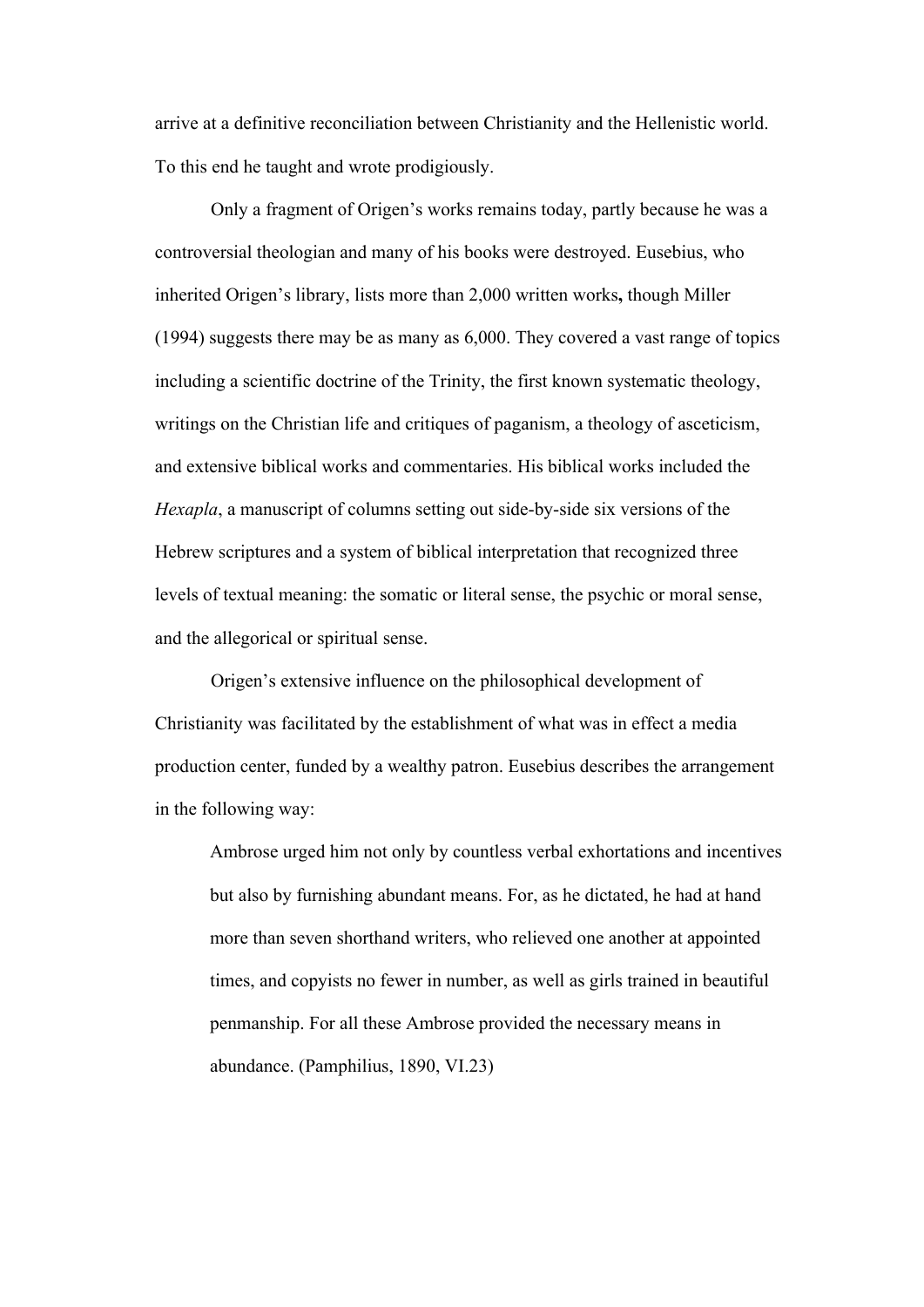Origen traveled extensively, visiting Christian communities on invitation as a speaker or to mediate in church disputes, and took with him copies of his writing to distribute and reinforce his personal presence. Origen did not invent the reinterpretation of Christianity into the sophisticated literate culture of Hellenistic philosophy, but he contributed to it significantly.

Cyprian of Carthage **(**c.200–258) was bishop of Carthage in North Africa from 248 to 258, a crucial time of empire-wide persecution of Christians. Prior to becoming a Christian, Cyprian was an educated, wealthy, aristocratic Carthaginian property owner, probably of senatorial rank. Trained within the Greco-Roman education system as a rhetorician, he was a skilled debater with experience in politics, the law, and civil administration. He became a Christian when he was 46 and two years later was made bishop of Carthage and overseer of the whole North African Church.

Cyprian's conversion to Christianity was partly a result of disillusionment with the political instability of the Empire and the decline in standards of civil society (J. Burns, 2002). When he became bishop, he drew on his legal and civil administration experience to further the development of the church as the new Roman Empire, divided into a curial class of clergy and laypeople parallel to the Roman division of citizens into property owners and ordinary citizens. In Cyprian's political ecclesiology, the bishop was the central authority of the regional church, the Bishop of Rome the first bishop, and the College of Bishops acting together declared to be incapable of error. In Cyprian's world, the Catholic institutional church became the imperial civil service of salvation, replacing the personal relationship with God that Jesus advocated with an institution-based system of penances dispensing salvation (Clarke, 1984).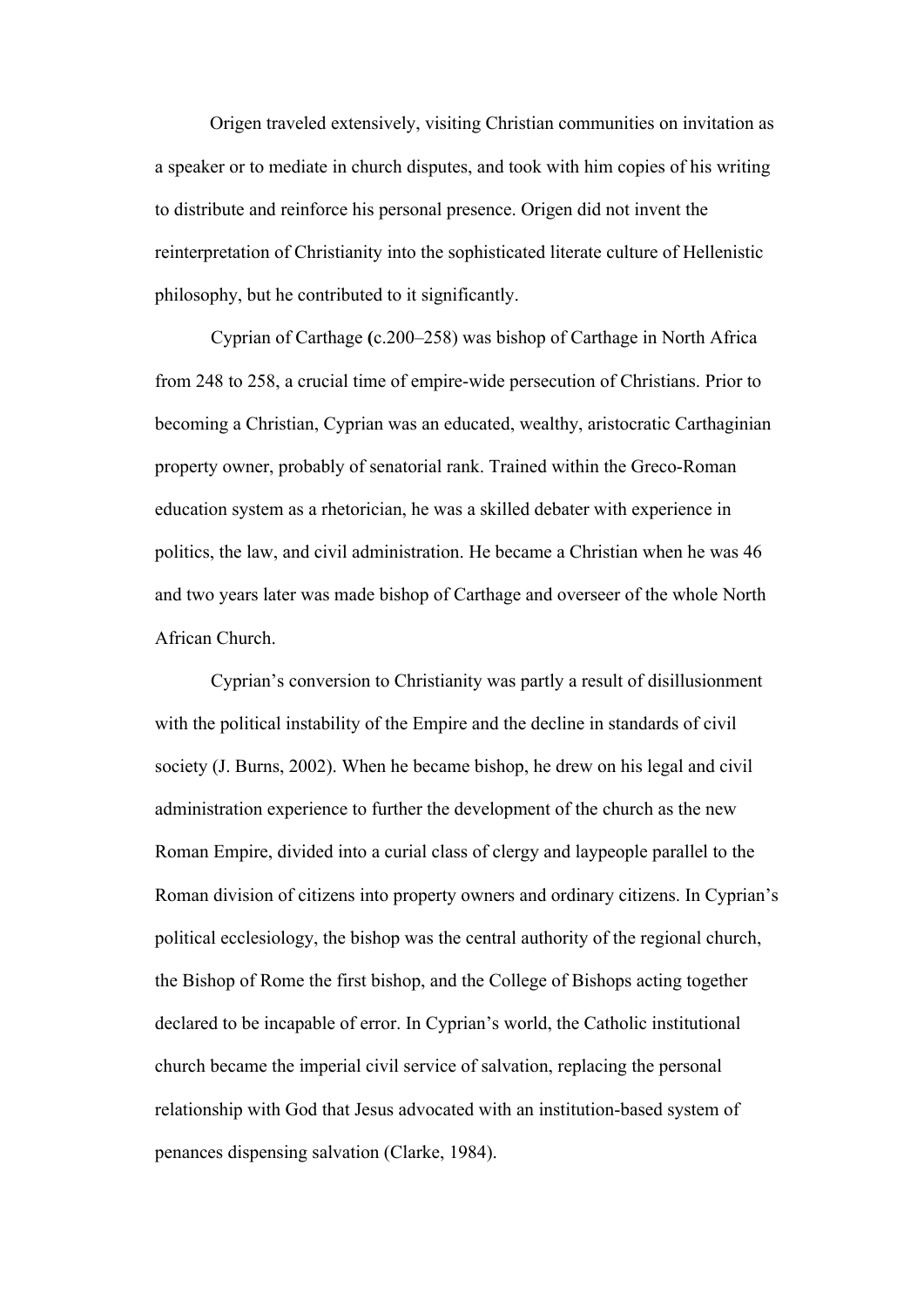Cyprian could not have exercised this substantial influence from his North African diocese without using his knowledge and experience of the imperial culture and systems of writing to extend his influence beyond his local setting. In the last eight years of his life, Cyprian wrote around a dozen treatises, some of them several volumes long. He wrote at least 82 letters to bishops, dignitaries, and officials around the Empire, many in multiple copies with multiple attachments that were intended to be read aloud publicly (Bévenot, 1961). One letter is copied to 18 different recipients, another has 13 attachments, another includes with his letter a long attachment of another writing with his 2,500-word critique of the attachment. All of these had to be written and copied by hand, requiring resources that one can assume Cyprian brought with him from his privileged background.

In a way that directly reflects Harold Innis's (1950) ideas about writing and the construction of empire, Cyprian provides a number of good examples of how the Catholic Party used the media distribution systems of the empire to transform Christianity into a global religious empire.

One of Cyprian's letters to Rome includes a list of African bishops and their sees to keep the central mailing list in Rome up to date, reflecting the Roman Church's role as a central archive and production house for Christian manuscripts. Cyprian claims of one of his open letters that "it has been circulated through the entire world and reached the knowledge of every church and every brethren" (Epis 55.5.2).

Letter 49 reports to Rome the outcome of a church council that had just finished in Carthage. It ends with a good example of how powerful writing was: "We are sending over news of these events written down the very same hour, the very same minute that they have occurred; and we are sending over at once to you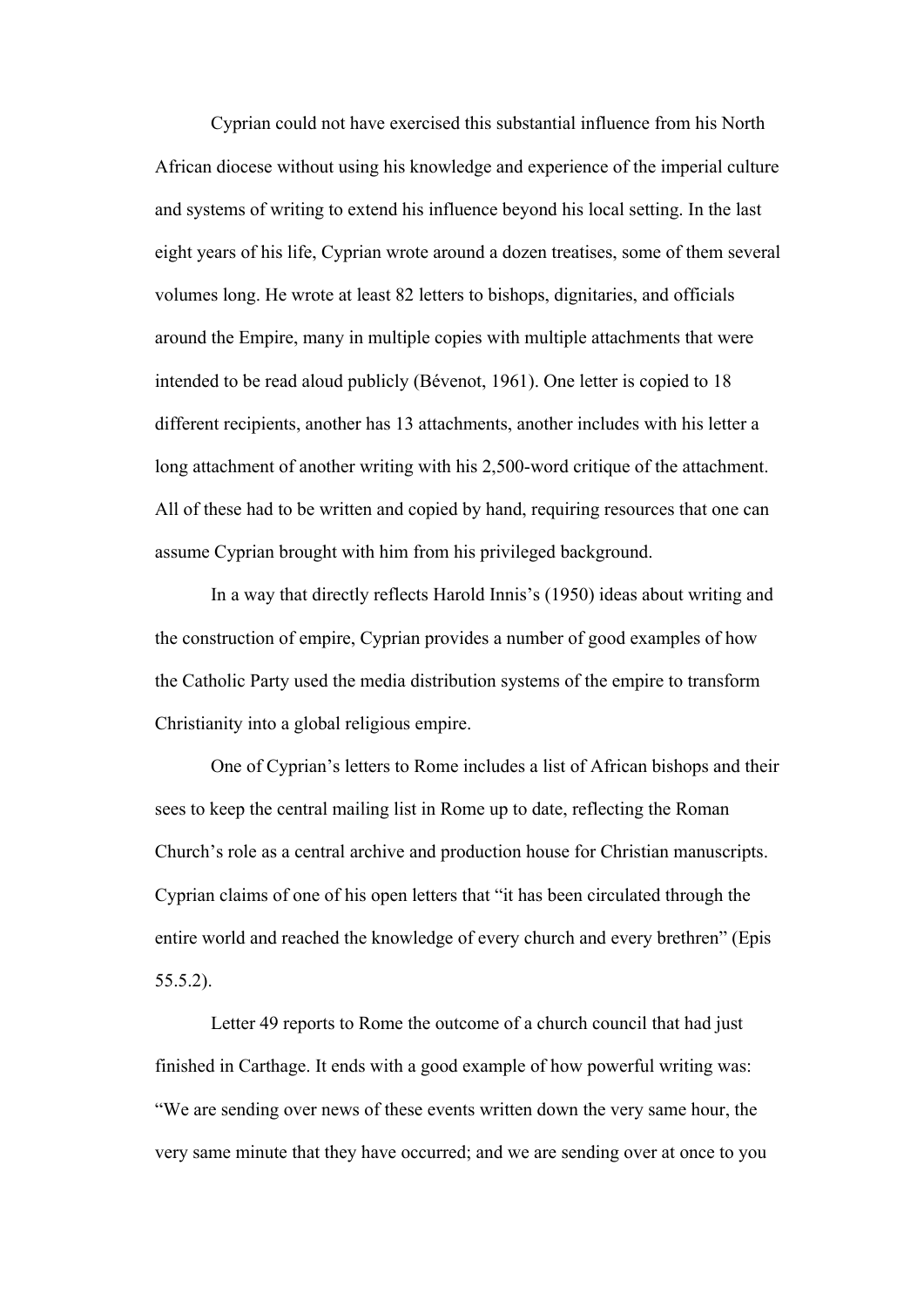the acolyte Niceforus who is rushing off down to the port to embark straight from the meeting."

In similar fashion, the influential theologian Augustine, at his base in Hippo North Africa in the fourth and fifth centuries, had so many copyists at his disposal that "new books were distributed quickly and easily" and he was able to make a gift of the 13 volumes of his *Confessions* in short time to a literary enthusiast who asked for it. The convent in Hippo (c.412) had its own library with a staffed lending desk (Meer, 1961).

## **4. Constructing and Protecting the Brand "Catholic"**

The dominance of the Catholic-Orthodox Party was also achieved through a hegemony-building strategy of identifying this particular stream of Christianity with "true" Christianity—what we would readily identify today as a media strategy of brand creation (Mendels, 1999). Such a strategy would not have been possible without the extensive use of writing. Reading these early centuries from this perspective, a number of elements in the building of this hegemony can be identified.

*Appropriation of the concept (brand) "Catholic."* The word "catholic" or *katholikos* means universal. Though meaning literally all Christian communities, it was appropriated early by Catholic-Orthodox Party male bishops and consolidated in writing to refer exclusively to their particular stream of Christianity, that is, churches headed by male bishops.

Wherever the bishops shall appear, there let the multitude [of the people] also be; even as, wherever Jesus Christ is, there is the Catholic Church. It is not lawful without the bishop to baptize or to celebrate a love-feast; but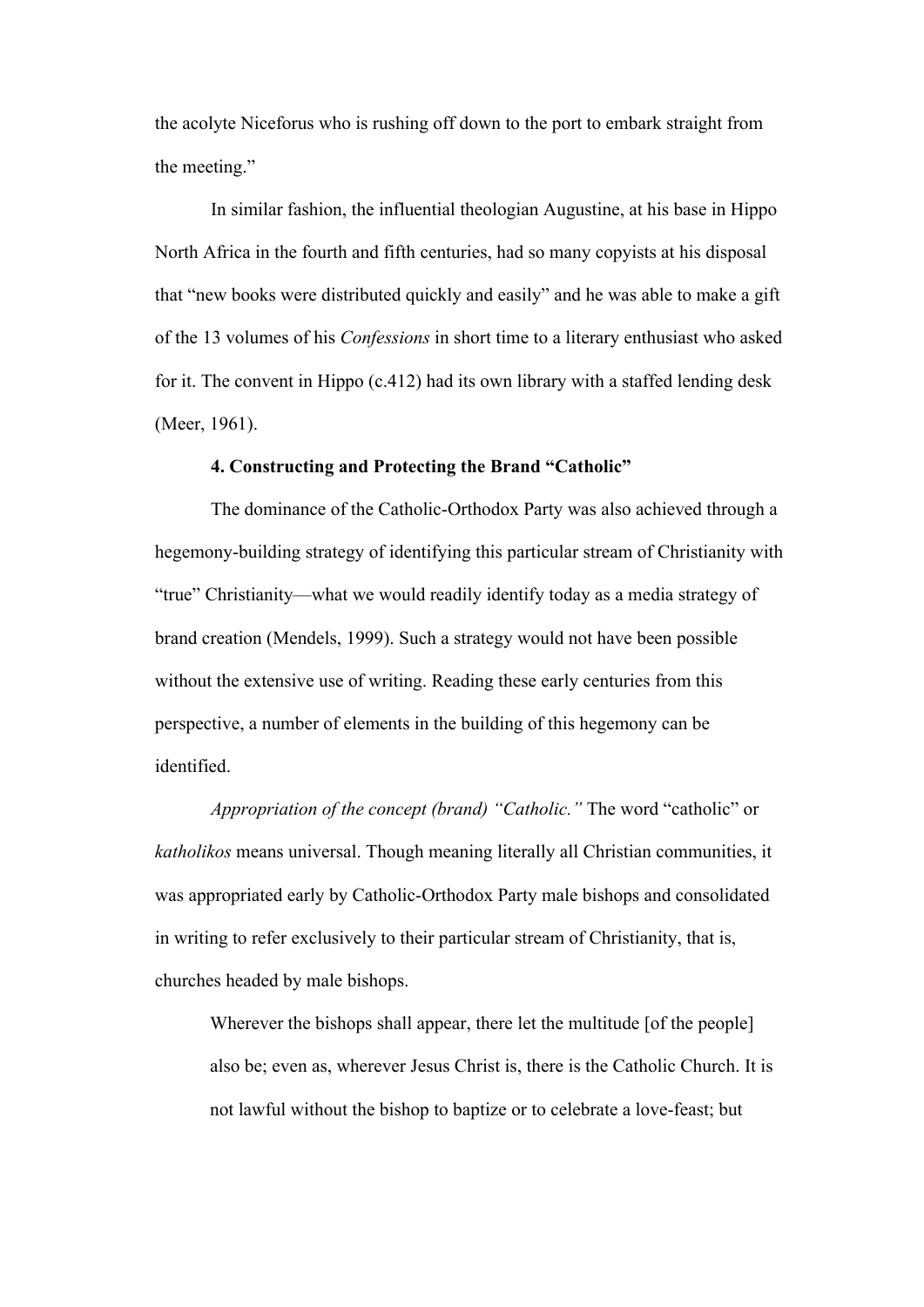whatsoever the bishop shall approve of, that is pleasing to God. (Ignatius, 106, Chapter VIII)

*Construction of an "official" history of "Catholic" Christianity.* Eusebius's 10-volume *Ecclesiastical History* (Pamphilius, 1890), which appeared in a number of editions between 313 and 325, is a good example of this. Preserved through constant reproduction across the centuries and therefore widely influential in shaping Christian self-understanding Eusebius's *History* is a partisan construction that gave legitimation to the Catholic-Orthodox Party as the only embodiment of the apostolic tradition and successful defender of the true faith—"We shall introduce into this history in general only those events which may be useful first to ourselves and afterwards to posterity" (Chapter 8. 2.2–3). Alternative Christian opinions are positioned as deviant or heretical. His work creates a historical justification of the male episcopal leadership with a genealogy that located every Catholic-Orthodox bishop in an uninterrupted historical, physically transmitted chain of transmission directly to Jesus's original disciples.

*Defending the brand.* The Catholic-Orthodox Party in its writings and statements continued to present itself as the only embodiment of what was universal and orthodox in Christianity. Their monopoly ownership of the brand "Catholic" was finally affirmed and enforced politically by Emperor Theodosius I in 380:

> We desire that all people under the rule of our clemency should live by that religion which divine Peter the apostle is said to have given to the Romans . . . as for the others, since in our judgment they are foolish madmen, we decree that they shall be branded with the ignominious name of heretics, and shall not presume to give their conventicles the name of churches. ("Theodosian Code XVI.i.2," 1943)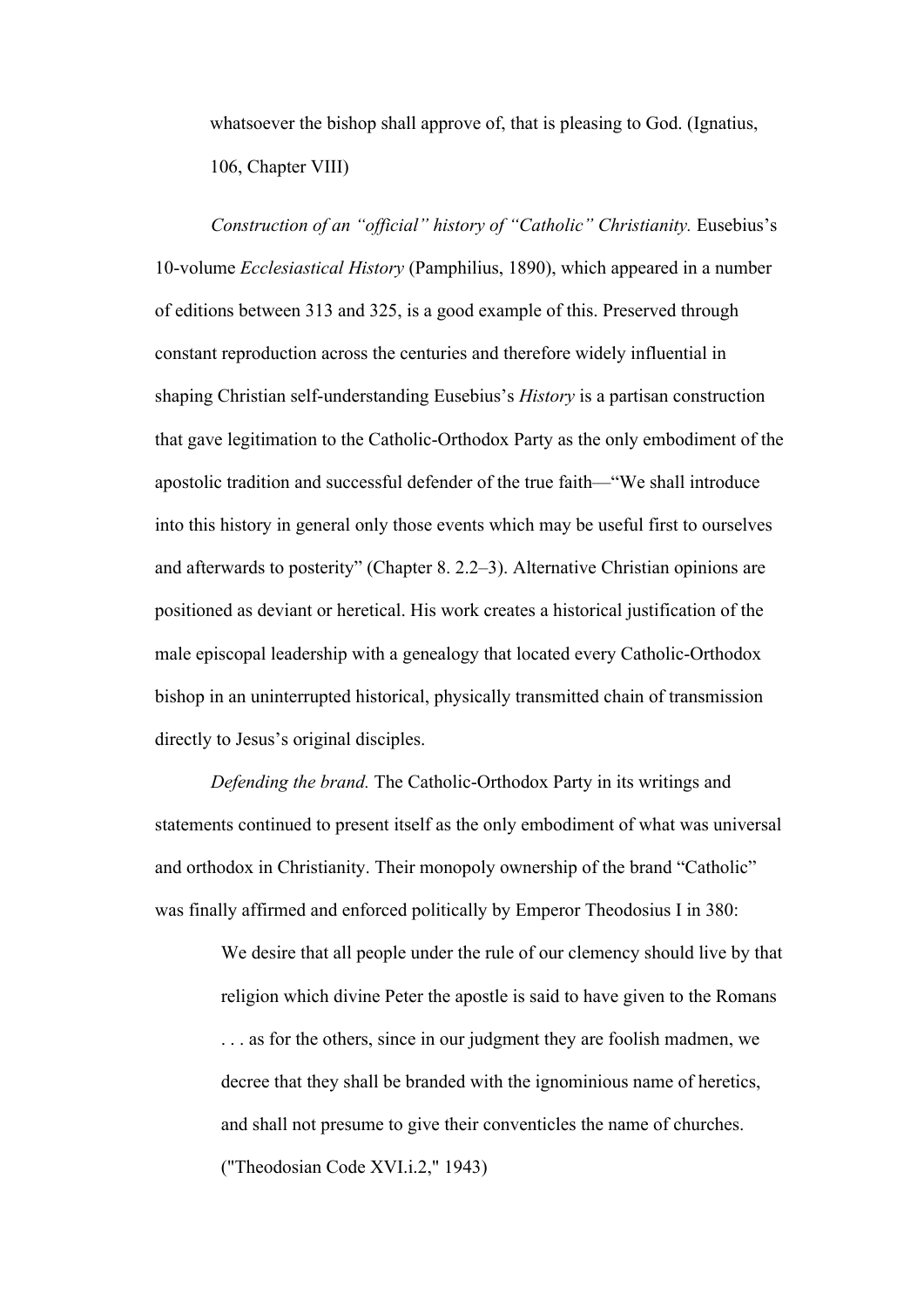#### **5. Media Censorship and Control**

As much as possible, what was written in Christianity was brought under the control of the bishops, backed by the political and military might of the Emperor in line with his program of imperial unification, Christian understandings that differed from the Catholic-Orthodox views were suppressed and Christians adhering to alternative understandings were declared deviant (heretical) and either exiled or executed. Christian texts expressing alternative views were burned or doctored and those possessing them were condemned. This censorship was so effective that until just recently, what was known about many of the alternative movements of Christianity was known only through what is said about them in Catholic condemnations of them (Ehrman, 2004).

This was a significant strategy also in minimizing and subverting the influence of alternative leadership models, including the challenges presented by the leadership of women and the oral prophets. Women's nature and leadership was denigrated in male writings (Schussler Fiorenza, 1983) and writings by women were branded as fanciful and dangerous (Davies, 1986). Women's access to writing was progressively denied to the extent that they were forbidden to write or receive letters without the explicit consent of their husbands:

A woman may not write to other lay Christians without her husband's consent. A woman may not receive letters of friendship addressed to her only and not to her husband as well. (Synod of Elvira, early fourth century)

This media control included control of the authority of the oral prophets, the other major center of authority within Christian communities, the major alternative media form in the spread of Christianity, and the major source of women's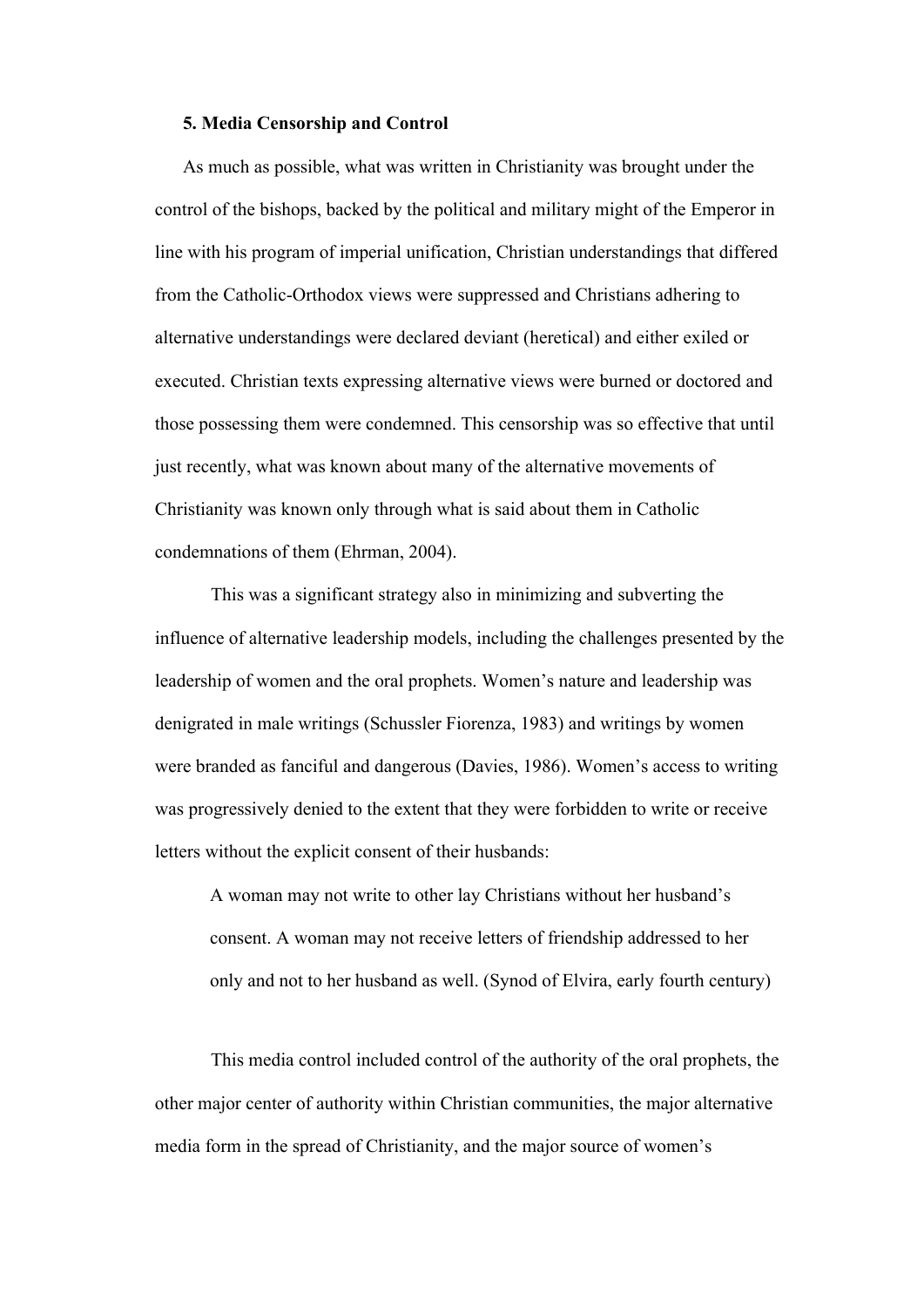leadership within the movement. To consolidate power in the writing-based episcopal office, the unpredictable and challenging oral charismatic style was routinized organizationally. At first the gift of prophecy was declared as strengthening the authority of the local bishop, then it was declared to be an *ex officio* gift of the bishop, then in later centuries the challenge of the power of the oral prophet was fully contained by declaring that only the official hierarchy of male bishops could speak with God's own voice (Schussler Fiorenza, 1983).

The reasons for this ascendancy of the Catholic-Orthodox Party in Christianity were extensive. As with any cultural phenomenon, there are political, sociological, economic, practical, and organizational benefits and factors that interact and converge in such an outcome. There are numerous studies that explore these different aspects. What has not been studied to the same extent is the contribution that communication, in particular writing, played in this shift. This study seeks to open up that dimension.

This is not to say that writing was the sole nor necessarily the most significant influence. However it needs to be considered as more than just one factor. Eisenstein (1979) in her analysis of the influence of printing in Early Modern Europe and Finnegan (1988) in her case studies of orality and literacy, both propose that media change needs to be considered in a different category from other contributors to change because of the multiplying effect that new media make possible. The extensive use of writing by the Catholic-Orthodox Party was not just one single factor but provided the means and set the conditions by which other changes were able to take place, in time shaping Christianity not just as a user of writing but as a particular form of religious media culture aligned to wider practices of cultural and political power.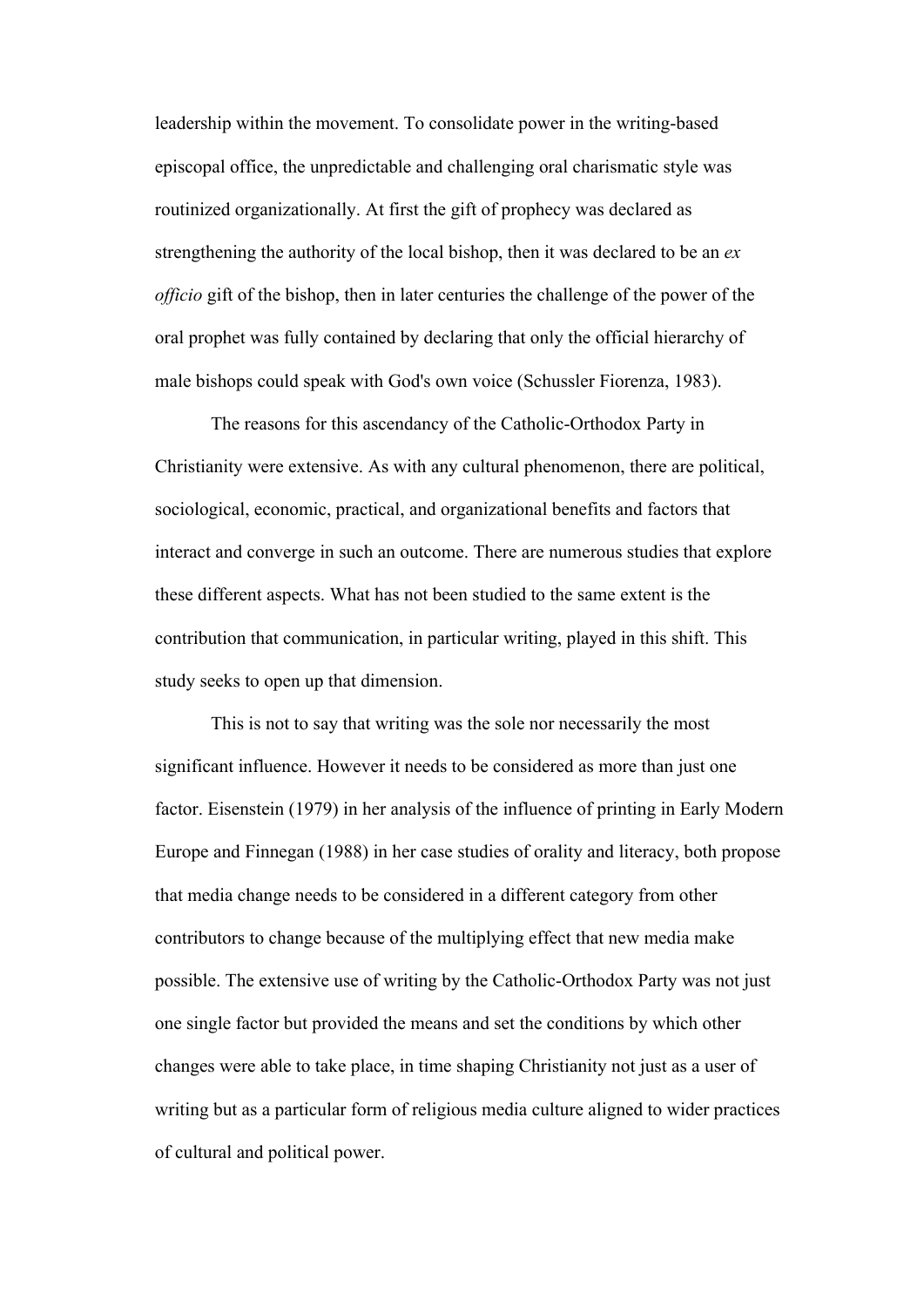#### References

- Benford, R., & Snow, D. (2000). Framing processes and social movements: An overview and assessment. *Annual Review of Sociology, 26*, 611–639.
- Bévenot, M. (1961). *The tradition of manuscripts: A study in transmission of St. Cyprian's treatises*. Oxford: Clarendon Press.
- Borg, M. J. (1987). *Jesus: A new vision*. San Francisco: Harper.
- Bourdieu, P. (1977). The economics of linguistic exchanges. *Soc. Sci. Inform., 16*(6), 645–668.
- Burns, A. (1989). *The power of the written word: The role of literacy in the history of western civilization*. New York: Peter Lang.
- Burns, J. (2002). *Cyprian the bishop*. London: Routledge.
- Cameron, A. (2006). Constantine and the "peace of the church." In M. Mitchell & F. Young (Eds.), *The Cambridge history of Christianity* (Vol. 1: Origins to Constantine, pp. 538–551). Cambridge: Cambridge University Press.
- Clarke, G. W. (1984). *The letters of St. Cyprian of Carthage* (Vol. 1: Letters 1–27). New York: Newman Press.
- Clement of Alexandria. (c.198). The Stromata, or Miscellanies, Book 1. *Early Christian Writings.* Retrieved from

http://www.earlychristianwritings.com/text/clement-stromata-book1.html

- Crossan, J. (1994). *Jesus: A revolutionary biography*. San Francisco: Harper.
- Crossan, J. (1998). *The birth of Christianity*. San Francisco: Harper.
- Davies, S. (1986). *The revolt of the widows: The social world of the Apocryphal Acts*. Carbondale: Southern Illinois University Press.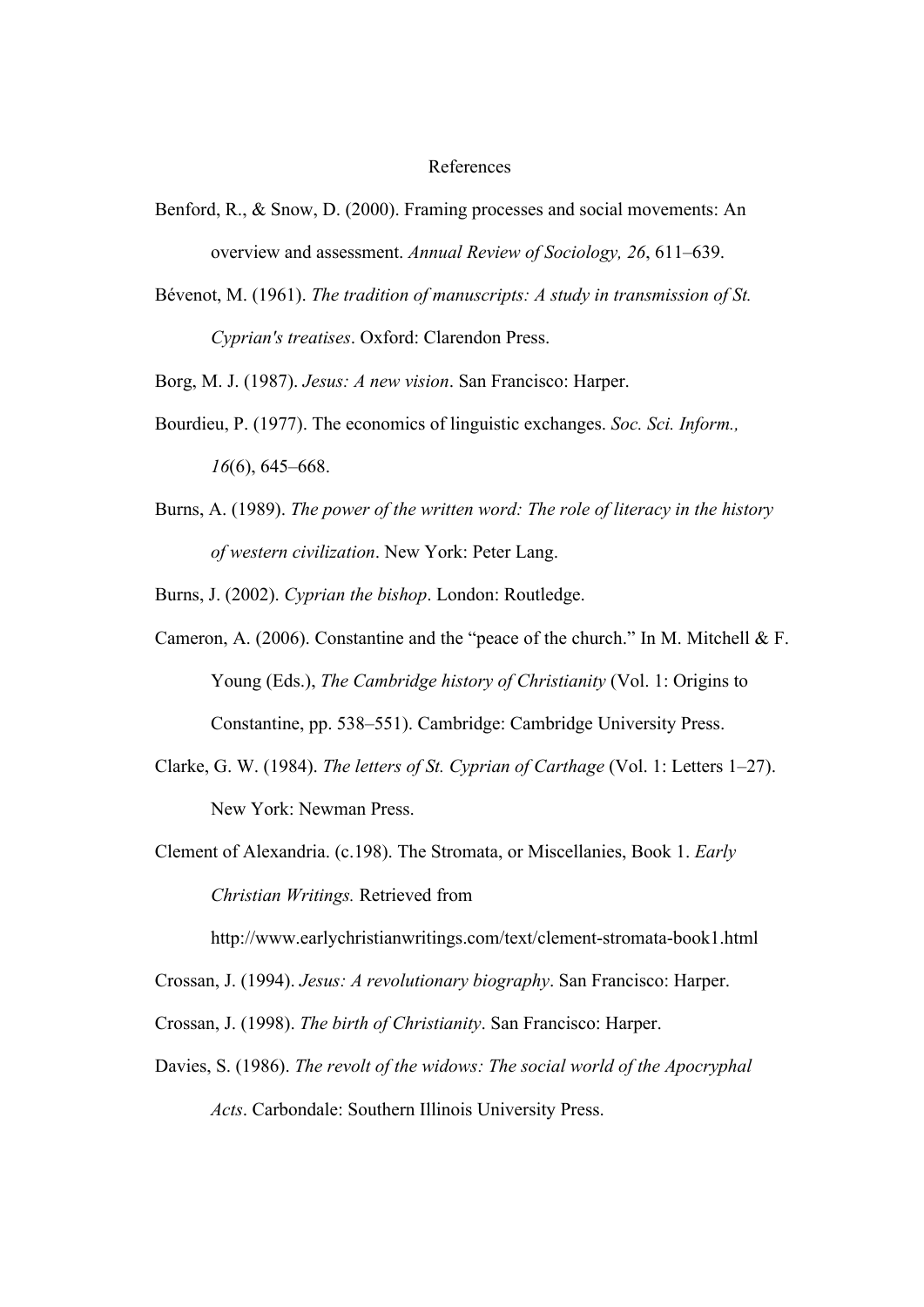- Ehrman, B. (2004). *Lost Christianities: The battles for scripture and the faiths we never knew*. Oxford: Oxford University Press.
- Eisenstein, E. (1979). *The printing press as an agent of change: Communications and cultural transformations in early modern Europe. In two volumes.* Cambridge: Cambridge University Press.
- Finnegan, R. H. (1988). *Literacy and orality: Studies in the technology of communication*. New York: Blackwell.
- Fiskå Hägg, H. (2006). *Clement of Alexandria and the beginnings of Christian apophaticism*. Oxford: Oxford University Press.

Foucault, M. (1972). *Discourse on language*. New York: Pantheon Books.

- Gamble, H. Y. (1995). *Books and readers in the early church: A history of early Christian texts*. New Haven: Yale University Press.
- Goody, J. (1987). *The logic of writing and the organisation of society*. Cambridge: Cambridge University Press.
- Hackforth, R. (Ed.). (1952). *Plato's Phaedrus*. Cambridge: Cambridge University Press.
- Hatch, E. (1957). *The influence of Greek ideas on Christianity* (Original 1889 ed.). New York: Harper.
- Herklots, H. (1994). Discovering the oldest New Testaments. *Christian History, 43*(XIII,3), 34–37.
- Ignatius. (106). The Epistle of Ignatius to the Smyrnæans. Retrieved from http://www.ccel.org/ccel/schaff/anf01.v.vii.html
- Innis, H. A. (1950). *Empire and communications*. Toronto: University of Toronto Press.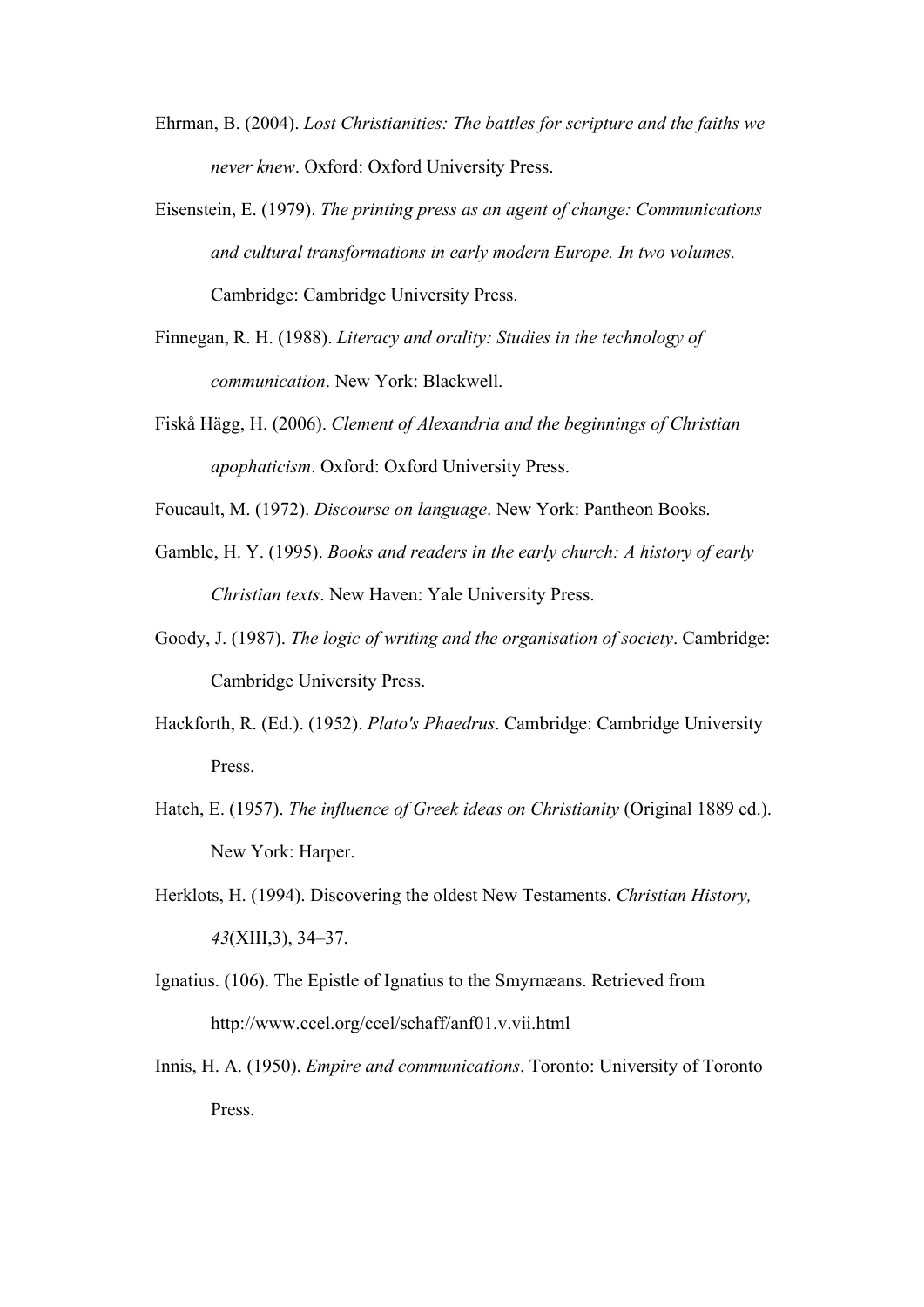- Kelber, W. (1997). *The oral and written gospel: The hermeneutics of speaking and writing in the synoptic tradition*. Bloomington: Indiana University Press.
- Kimber Buell, D. (1999). *Making Christians: Clement of Alexandria and the rhetoric of legitimacy*. Princeton: Princeton University Press.
- Küng, H. (1994). *Christianity: The religious situation of our time*. London: SCM.
- Meer, F. v. d. (1961). *Augustine the bishop: The life and work of a father of the church*. London: Sheed and Ward.
- Mendels, D. (1999). *The media revolution of early Christianity: An essay on Eusebius's Ecclesiastical History*. Grand Rapids: Eerdmans.

Miller, S. (1994). Mavericks and misfits. *Christian History, XIII*(3), 18–21.

- Mitchell, M. (2006). The emergence of the written record. In M. Mitchell & F. Young (Eds.), *The Cambridge History of Christianity* (Vol. 1: Origins to Constantine, pp. 177–194). Cambridge: Cambridge University Press.
- Ong, W. (1982). *Orality and literacy: The technologizing of the word*. New York: Methuen.
- Ong, W. (1985). Writing and the evolution of consciousness. *Mosiac: A Journal for the Comparative Study of Literature and Ideas, 18*, 1–10.
- Osborn, E. (1959). Teaching and writing in the first chapter of the Stromateis of Clement of Alexandria. *Journal of Theological Studies, 10*, 335–343.
- Pamphilius, E. (1890). Church history. In P. Schaff (Ed.), *Eusebius Pamphilius: Church history, Life of Constantine, Oration in praise of Constantine*. Grand Rapids: Christian Classics Ethereal Library. Retrieved from http://www.ccel.org/ccel/schaff/npnf201.html
- Sawhney, H. (1996). Information superhighway: Metaphors as midwives. *Media, Culture and Society, 18*, 291–314.